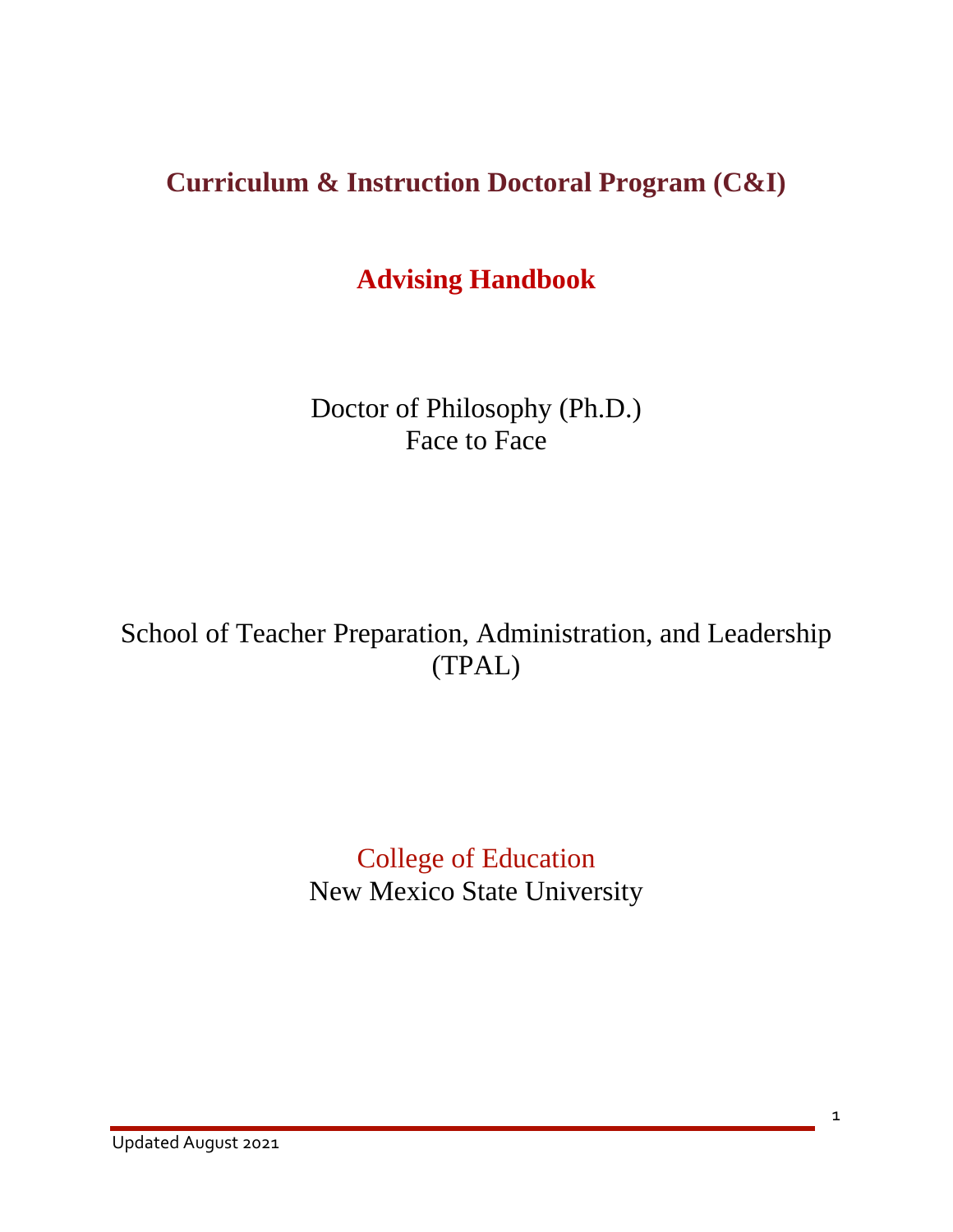| Standards for Student Social Conduct: Core Values and Behavioral Expectations  11 |  |
|-----------------------------------------------------------------------------------|--|
|                                                                                   |  |
|                                                                                   |  |
|                                                                                   |  |
|                                                                                   |  |
|                                                                                   |  |
|                                                                                   |  |
|                                                                                   |  |
|                                                                                   |  |
|                                                                                   |  |
|                                                                                   |  |
|                                                                                   |  |
|                                                                                   |  |
|                                                                                   |  |
|                                                                                   |  |
|                                                                                   |  |
|                                                                                   |  |
|                                                                                   |  |
|                                                                                   |  |
| Standards for Student Social Conduct: Core Values and Behavioral Expectations  19 |  |
|                                                                                   |  |
|                                                                                   |  |
|                                                                                   |  |

# Table of Contents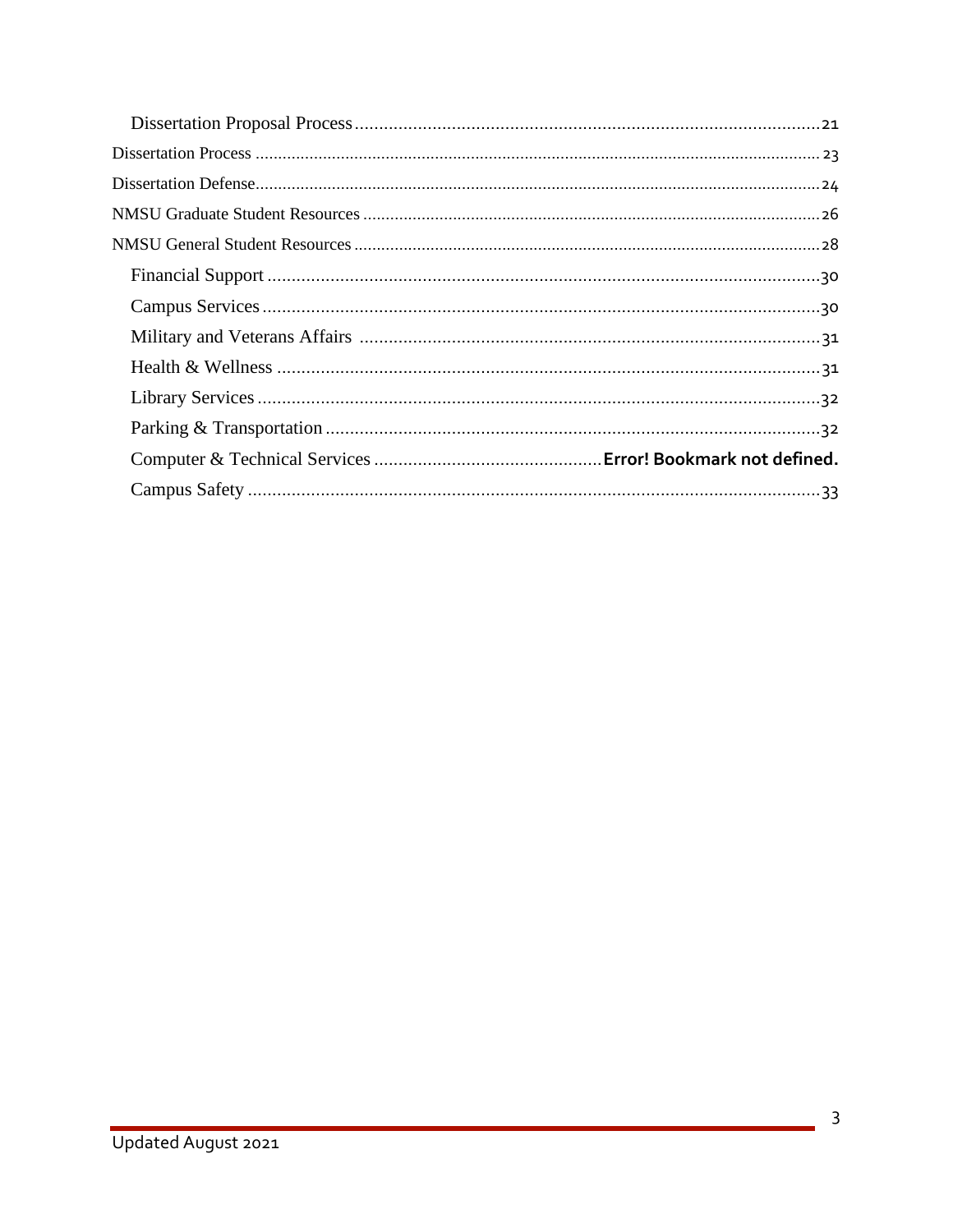| <b>Rick Marlatt</b>                                |                                                               |
|----------------------------------------------------|---------------------------------------------------------------|
| Division Director of Teacher Preparation,          |                                                               |
| Administration, and Leadership                     |                                                               |
| <b>Associate Professor</b>                         |                                                               |
| 575-646-1758                                       |                                                               |
| rmarlatt@nmsu.edu                                  |                                                               |
| <b>Blanca Araujo</b>                               | <b>Lynn Bagwell</b>                                           |
| Director, Office for Teacher Candidate             | <b>College Assistant Professor</b>                            |
| Preparation (OTCP)                                 | 575-646-1537                                                  |
| <b>Associate Professor</b>                         | lynnb@nmsu.edu                                                |
| 575-646-5436                                       |                                                               |
| baraujo5@nmsu.edu                                  |                                                               |
| <b>H. Prentice Baptiste</b>                        | <b>Betsy Cahill</b>                                           |
| Distinguished Professor                            | <b>Associate Professor</b>                                    |
| 575-646-2616                                       | 575-646-5702                                                  |
| baptiste@nmsu.edu                                  | bcahill@nmsu.edu                                              |
| <b>Lauren Cifuentes</b>                            | <b>Christopher Engledowl</b>                                  |
| <b>College Professor</b>                           | <b>Assistant Professor</b>                                    |
| laurenci@nmsu.edu                                  | 575-646-1762                                                  |
|                                                    | chriseng@nmsu.edu                                             |
| <b>Mary Fahrenbruck</b>                            | <b>Tracey Gorham Blanco</b>                                   |
| <b>Associate Professor</b>                         | College Assistant Professor (SEC. Education)                  |
| 575-646-7625                                       | 575-646-4161                                                  |
| mfahren@nmsu.edu                                   | tgblanco@nmsu.edu                                             |
| <b>Jennifer Haan</b>                               | <b>Jeanette Haynes Writer</b>                                 |
| <b>Visiting Assistant Professor</b>                | Professor                                                     |
| 575-646-2899                                       | 575-646-6334                                                  |
| jhaan@nmsu.edu                                     | jeanette@nmsu.edu                                             |
| <b>Anita Hernandez</b>                             | Cecilia M. Hernandez                                          |
| Professor                                          | College Associate Professor (ALT. Licensure)                  |
| 575-646-4084                                       | 575-646-1256                                                  |
| achernan@nmsu.edu                                  | cecimh@nmsu.edu                                               |
| <b>Luis Huerta-Charles</b>                         | <b>Susana Ibarra-Johnson</b>                                  |
| <b>Associate Professor</b>                         | <b>Assistant Professor</b>                                    |
| 575-646-2939                                       | 575-646-????                                                  |
| lhuertac@nmsu.edu                                  | sijohnso@nmsu.edu                                             |
| <b>Leanna Lucero</b>                               | <b>Barbara Martinez-Griego</b>                                |
| <b>Assistant Professor</b>                         | <b>Clinical Faculty</b>                                       |
| 575-646-2939                                       | 575-646-????                                                  |
| leannal@nmsu.edu<br><b>Loana Mason</b>             | bmgriego@nmsu.edu                                             |
| <b>Assistant Professor</b>                         | <b>Monique Matute-Chavarria</b><br><b>Assistant Professor</b> |
| 575-646-5703                                       | 575-646-????                                                  |
| loanam@nmsu.edu                                    | mmatute@nmsu.edu                                              |
| <b>Yvonne Moreno</b>                               | <b>Mary Neville</b>                                           |
|                                                    | <b>Assistant Professor</b>                                    |
| <b>College Assistant Professor</b><br>575-646-2903 | 575-646-????                                                  |
|                                                    |                                                               |
| ymoreno@nmsu.edu                                   | mneville@nmsu.edu                                             |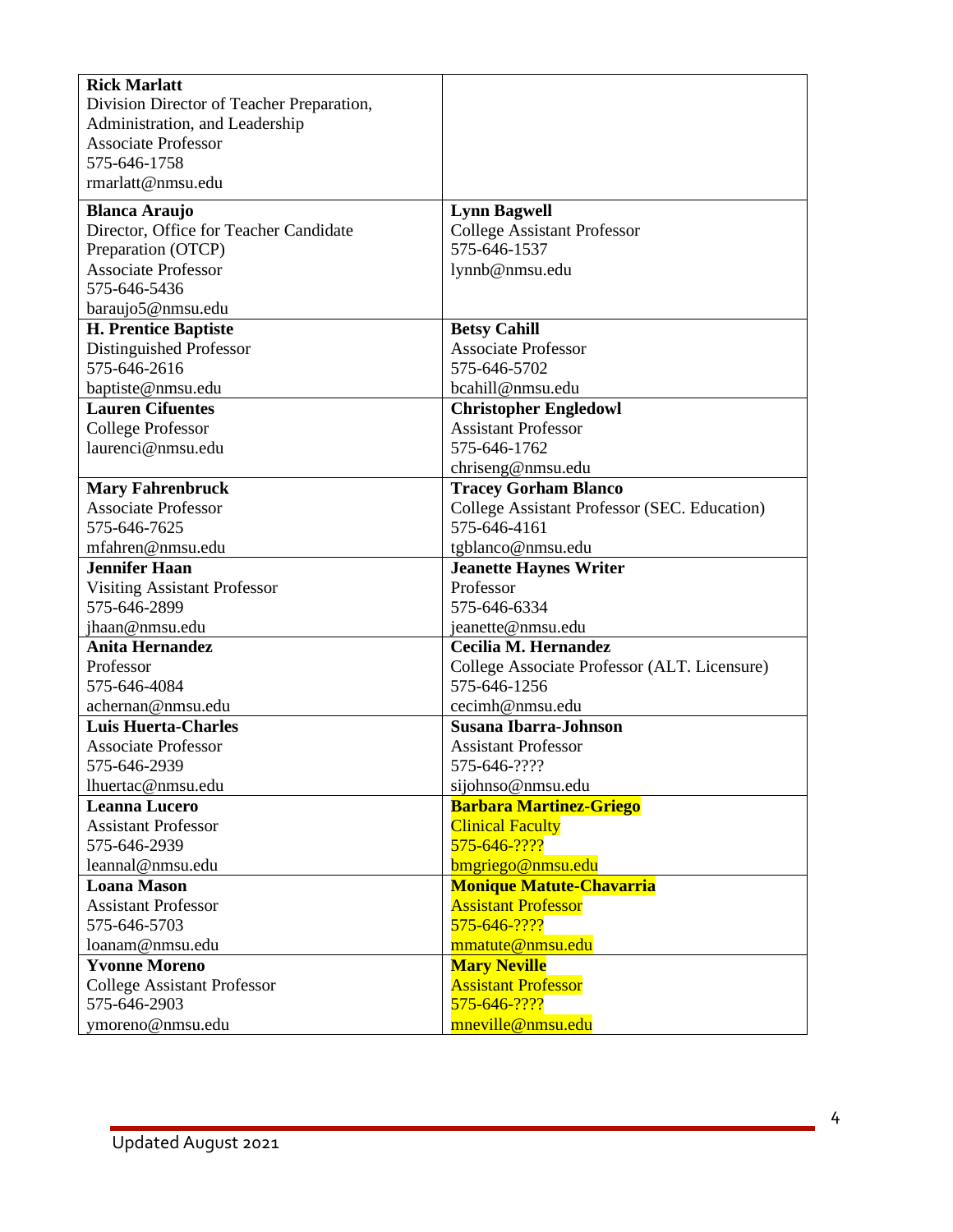| <b>Angela Owens</b>                 | <b>Magdalena Pando</b>             |
|-------------------------------------|------------------------------------|
| College Instructor                  | <b>Assistant Professor</b>         |
| 575-646-2900                        | 575-646-1665                       |
| aowens@nmsu.edu                     | mpando@nmsu.edu                    |
| Julia Parra                         | <b>Denise Rodriguez-Strawn</b>     |
| <b>Assistant Professor</b>          | <b>College Assistant Professor</b> |
| 575-646-1652                        | 575-646-3593                       |
| juparra@nmsu.edu (Preferred Method) | harley@nmsu.edu                    |
| <b>David Rutledge</b>               | <b>Loretta Salas</b>               |
| <b>Associate Professor</b>          | <b>Associate Professor</b>         |
| 575-646-5411                        | $(575)$ 646-8124                   |
| rutledge@nmsu.edu                   | losalas@nmsu.edu                   |
| <b>Rhianna Thomas</b>               |                                    |
| <b>Assistant Professor</b>          |                                    |
| 575-646-2898                        |                                    |
| thomasrk@nmsu.edu                   |                                    |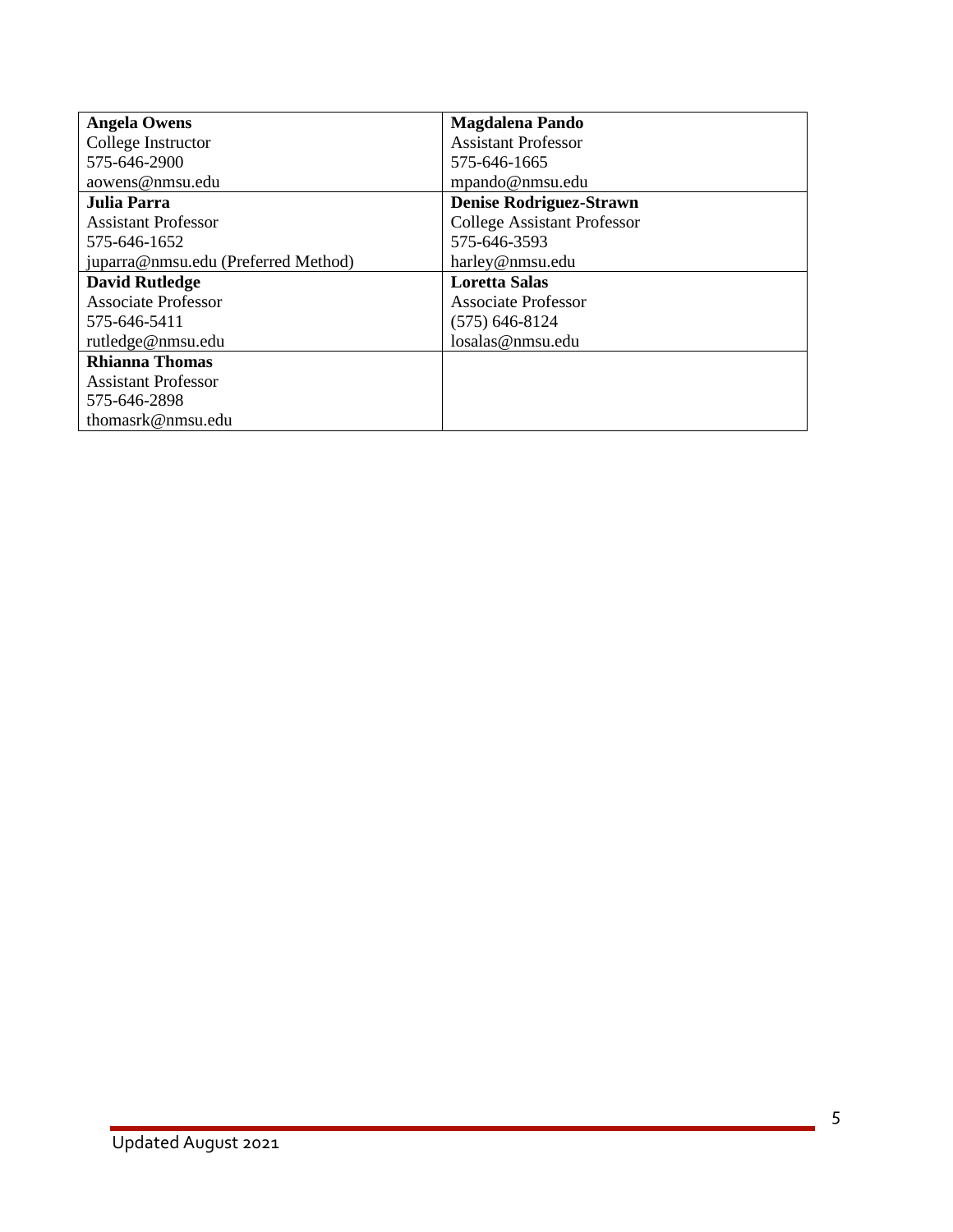### School of Teacher Preparation, Administration and Leadership **Vision**

We serve the State of New Mexico, borderlands and global communities with socially responsive scholarship, innovative programs, and collaborative initiatives in education that foster and enhance the capacity of educators and communities to advance equity, democracy, and social justice in education and society.

#### **Mission**

As a School within a land-grant and Hispanic Serving Institution, we support and advocate for equitable education for all, especially historically marginalized and multicultural/multilingual communities and students with exceptionalities. We accomplish this through teaching, scholarship, public service, the preparation of teachers and leaders, and collaborations across the disciplines and with our constituents.

## Doctoral Studies in Curriculum & Instruction

The Curriculum and Instruction (C&I) program at New Mexico State University provides a complex, diverse, and professional environment for students to grow as socially responsive educators and professionals in a variety of disciplines by:

- Preparing teachers for schools, community agencies, post-secondary teaching and scholarship, and educational leadership through a critical multicultural lens;
- Providing a composition of diverse and experienced educational practitioners, scholars, and activists who support learners in a multiplicity of ways;
- Envisioning and enacting dispositions, competencies, and pedagogies to build and sustain social justice communities within geo-political, socio-cultural, and historical contexts;
- Demanding learning as activism fundamental for students and faculty to become responsible and committed professionals to create educational, cultural, and social change;
- Emphasizing how contexts inform how knowledge is shaped and represented, transforming classrooms, schools, agencies and communities.

The Division of Curriculum and Instruction recruits students who show potential and interest, both personal and professional, to embrace multicultural education and a social justice view of curriculum and pedagogy. The multicultural professional experience for undergraduates and graduates at New Mexico State University is intended to:

- Enable students to begin a process of learning about themselves, their social roles, and the necessity of process for their socio-cultural and socio-political transformations;
- Commit students to take risks in developing the knowledges, dispositions, competencies, and pedagogies to transform themselves, their classrooms, their schools, and their communities;
- Create change emanating from understanding the intersections of race, ethnicity, nationality, class, gender, language, gender orientation, sexuality, diverse abilities, and many other hidden or seemingly invisible manifestations.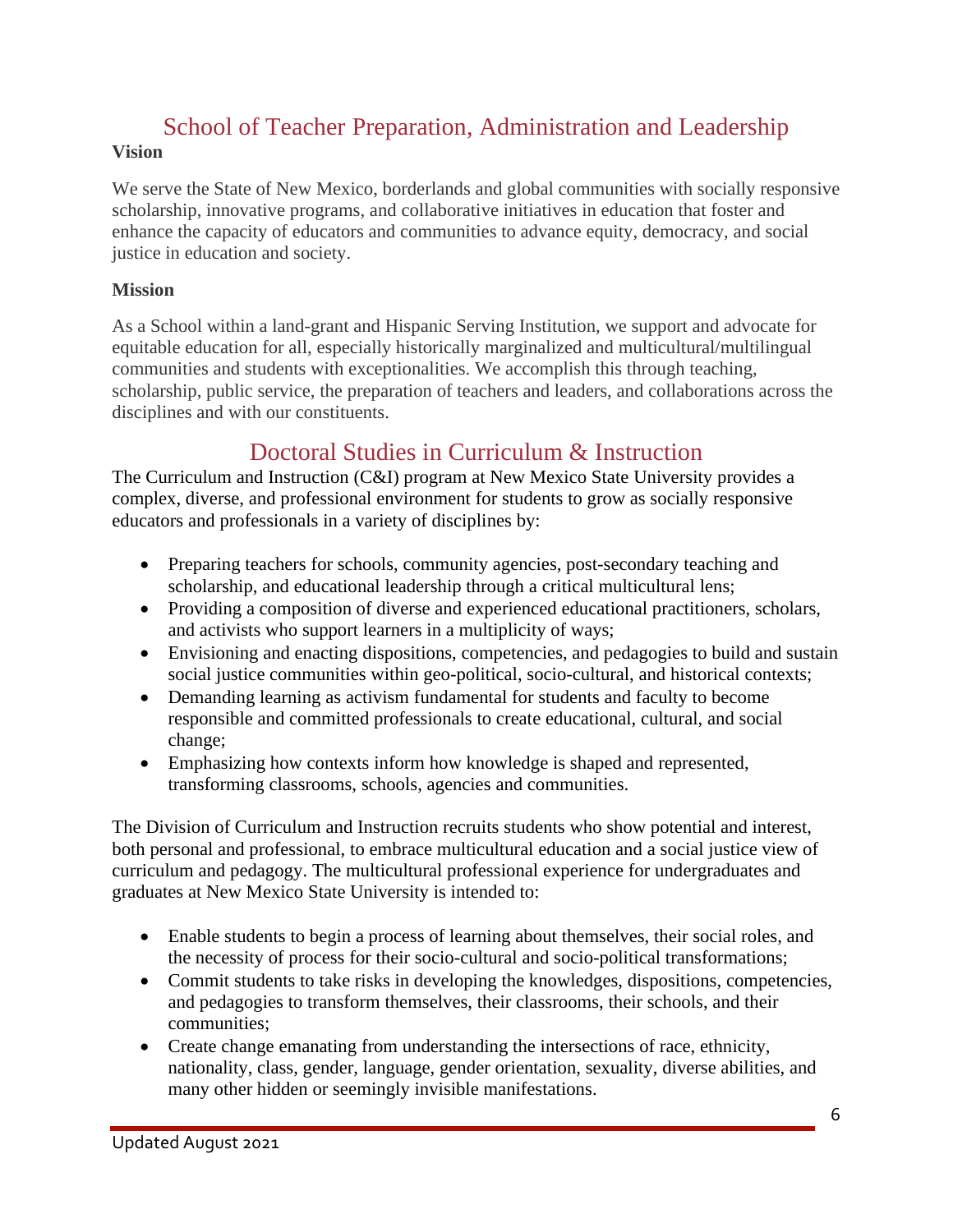### The Philosophy and Organization of the C&I Doctoral Program

Curriculum & Instruction Faculty members want to facilitate a community of learners and teachers based on core understandings of the need for multicultural education, post-modern changes in curriculum, pedagogy and assessment, liberating uses of technology, broader and stronger approaches to educational research and the development of a vital learning community. Our goal is to build a community in which each of us is valued for our own unique abilities and value each other's abilities and expertise in different aspects of the educational enterprise. We believe students will gain from an open, critical, respectful sharing of these differing views and talents. Students and faculty are encouraged to work together for academic publications, presentations and participation in various seminars. Students are required to question, research, and assist faculty in real change efforts in the community while learning through their educational involvement with authentic tasks.

The faculty members and the program doctoral committee continually work to refine the doctoral program and process to provide a core foundation, develop well-articulated opportunities for specialization, provide additional opportunities for students to learn through internships and reflective practice, and to ensure we have a flexible program which can provide increased opportunities for interdisciplinary study and work.

The Doctorate of Philosophy (Ph.D.) is a rigorous degree requiring an intellectual and personal commitment. The doctoral degree asks for a lifelong commitment to teaching, learning and pedagogy, as well as, to research and service. The academic requirements for both degrees are similar and meet NMSU requirements.

Both the online and face-to-face doctoral degree pathways require a dissertation based on original research, grounded with an array of primary and secondary sources. Both degree pathways have required courses of study and have the possibility to be individualized based on the scholarly and academic expectations set by the doctoral student in collaboration with the dissertation committee.

### **Mandatory Journal Article Submission**

Ph.D. students are required to prepare a manuscript for publication to a peer-reviewed academic research journal. At minimum, it must be in a manuscript draft format to be presented to the dissertation committee at the final defense. The focus of the manuscript can be directly related to the student's dissertation research. It can be sole authored or co-authored with a faculty member included as second author. For specific information, please consult with your dissertation chair to confirm these requirements have been met.

### **Foundations**

The first component of the doctoral program, "foundations," provides an opportunity for students to develop understanding related to the current state of curriculum, teaching and pedagogy. Seven courses serve as the foundational components of the doctoral program: EDUC 603: *Curriculum for a Diverse Society*, and EDUC 604: *Pedagogy of Learning for a Diverse Society* focus on curriculum, teaching and learning from a multicultural and critical perspective; and EDUC 613: *Evaluation of Quantitative Research in Education,* EDUC 636: *,* EDUC 576: *Qualitative Research Methodology*, and EDUC 606: *Qualitative Research II* (comprising the two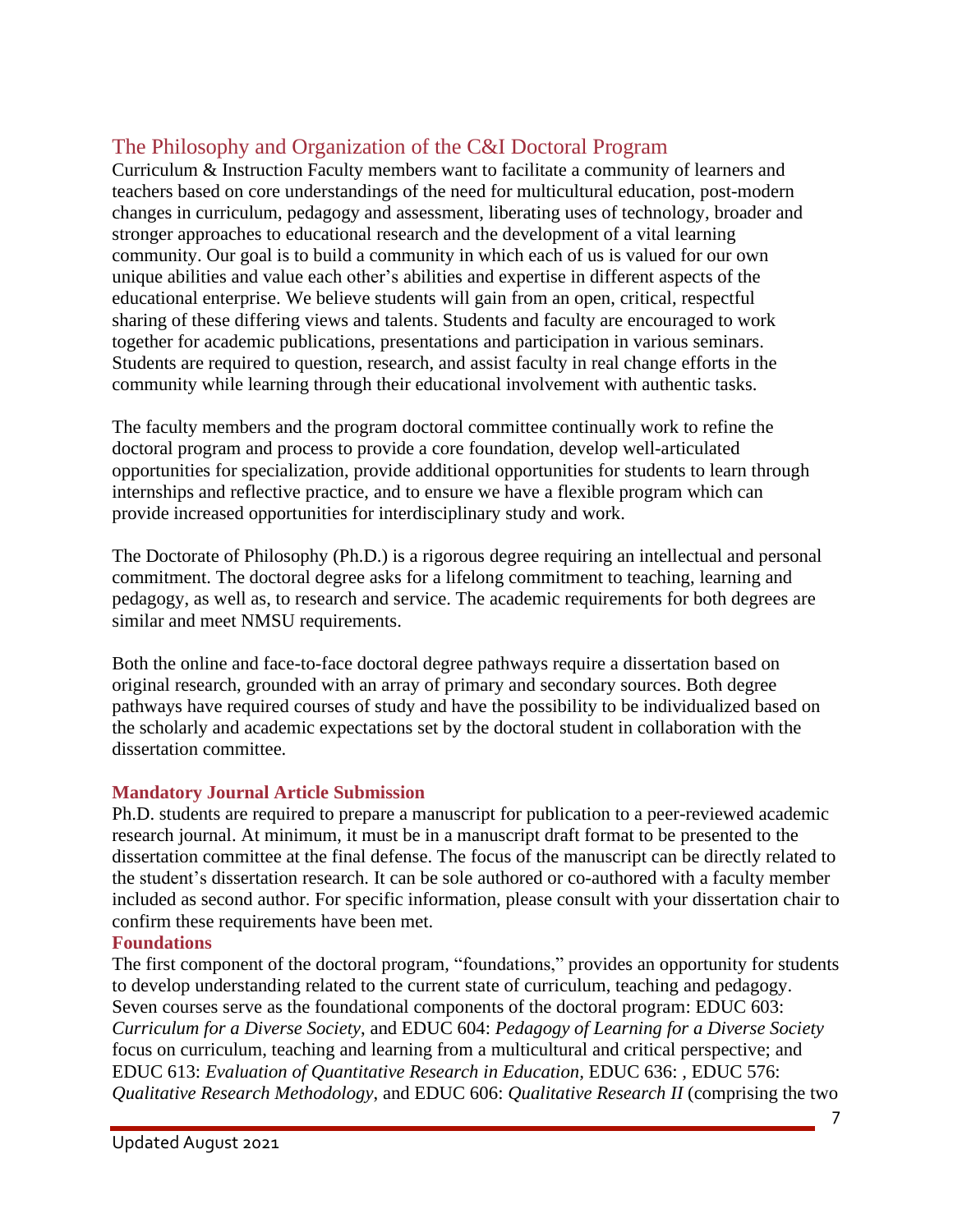research sequence courses); and EDUC 694 *Dissertation Seminar*. These foundational courses provide doctoral students with an introduction to academic research and the tools and abilities needed for research. These five courses are required of all C&I doctoral students regardless of their program areas and provide rich, multi-perspective approaches to educational study. Students in the C&I Doctoral Program

A doctoral student pursuing a Ph.D. in C&I will be:

- An ethical thinker and actor who uses the discourses of curriculum and pedagogy to address problems creatively and constructively in diverse socio-cultural contexts; and
- Will develop scholarship in:
	- o course content;
	- o participation in research with faculty, peers and independently;
	- o participation in local, regional, national and international conferences; scholarly reading, writing and discussion beyond courses (broad approach);
	- o use of technology and information resources;
	- o submission of manuscripts for publication;
	- o development of reading lists for comprehensive exams; and,
	- o historical development of their own curriculum and pedagogy (autobiography, self-knowledge, etc.)

Doctoral study is an intellectual process and praxis engaging students in:

- scholarship (production/creation of knowledge);
- action (transformation of society); and,
- compassion (a disposition towards social justice and democracy)

Doctoral students will take action in these contexts:

- teaching apprenticeships in a variety of settings;
- participating in professional and community action groups;
- writing and managing grants; and,
- recognizing discourses and acts of racism, sexism, classism, homophobia, etc.

Doctoral students will foster compassion of doctoral study including:

- focusing on curriculum and pedagogy reflecting a broad worldview;
- building of a community of scholars in association with doctoral faculty;
- addressing social concerns in student and faculty research agendas;
- advising students in ways that are sensitive to their needs;
- building of mutual trust among faculty and students; and,
- interrupting discourses and acts of racism, sexism, classism, homophobia, etc.

The outcome of this conceptual praxis will be a completed dissertation manifesting scholarship, action, and compassion as defined above.

# Doctoral Admissions Policy

The doctoral program with an emphasis in Curriculum & Instruction will only review students to the doctoral program during the spring semester. Applicants must submit a complete application through the on-line system from the main webpage at NMSU Graduate School (https://gradschool.nmsu.edu). The application must include specific items (see 1-9, below). **The portfolio submitted online must be complete**. Each of the nine items listed below must be included at the time of submission (including letters of reference). An incomplete portfolio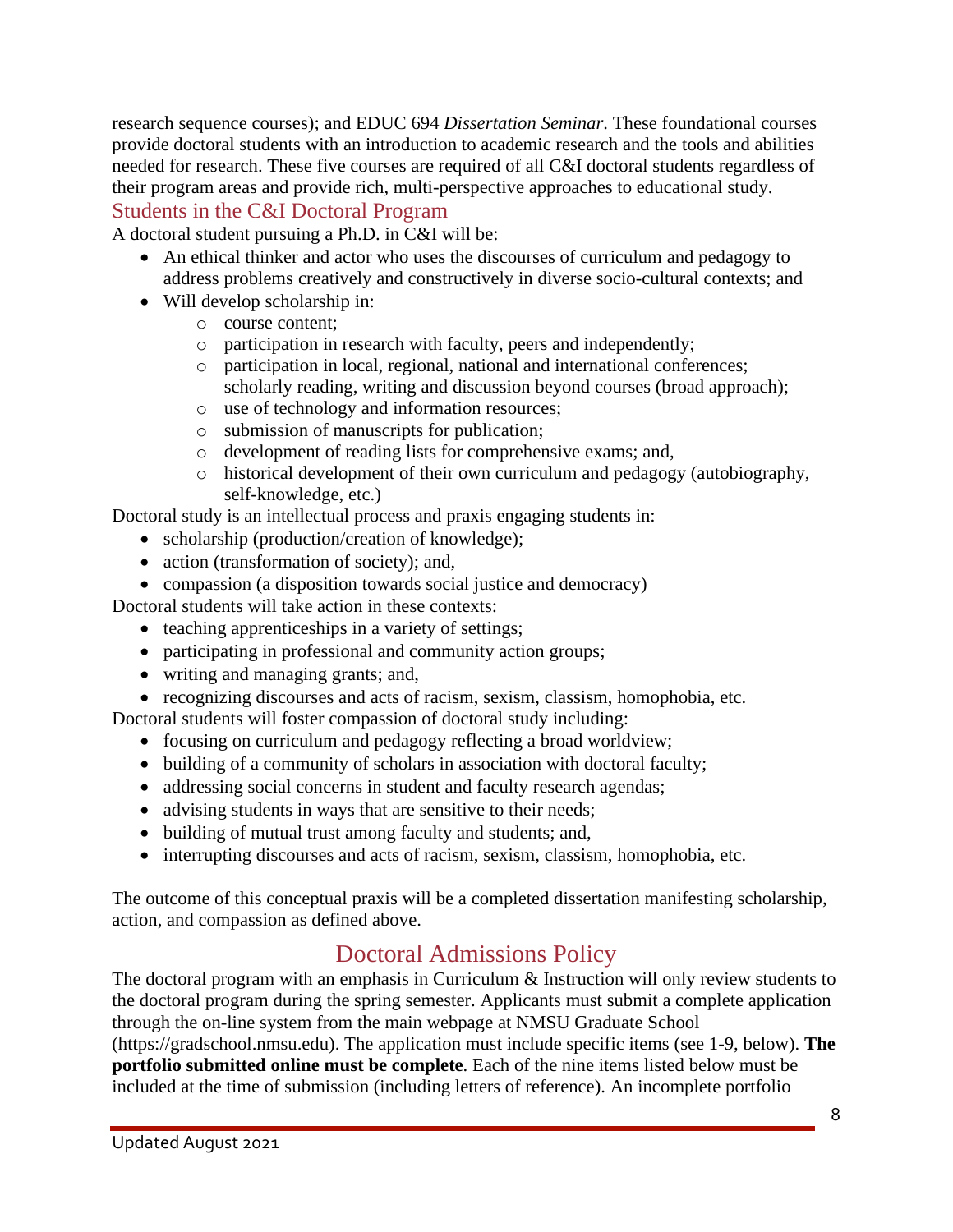submission by the deadline may result in disqualification of the Doctoral Intake Application. All completed applicant portfolios are reviewed by professors comprising part of the Doctoral Intake Committee. Applicants who have submitted portfolios accepted for further consideration will be invited to interview with additional faculty members of the Doctoral Intake Committee. Potential students who reside at an extreme distance from the Las Cruces campus (typically more than 100 miles) may choose to participate in the interview via video conference call. Additional requirements for International students speaking English as a Second language include meeting the NMSU Graduate School requirement of a minimum TOEFL score of 550 [paper-based] or 197 [computer-based].

Admission to the doctoral program in Curriculum & Instruction is selective, attempting to serve doctoral students who will most benefit from our unique departmental programs and research interests. Curriculum & Instruction accepts only a limited number of doctoral students, dependent upon quality of applicants' credentials and departmental resources. The following criteria are used when considering applicants:

- 1. Submitted Materials and Writings The Doctoral Intake Committee will judge data submitted with regard to minimum expectations for success in the doctoral program.
- 2. Teaching or Related Experience Three years teaching, or equivalent experience, relevant to education is required. Students accepted into the doctoral program without appropriate prior work experience will be required to participate in an internship/practicum experience.
- 3. Doctoral Intake Oral Interview This interview is offered to applicants who have met the qualifications for a satisfactory portfolio. The interview takes place between the applicant and members of the Doctoral Intake Committee (Graduate Faculty in the Department of Curriculum & Instruction).

# Doctoral Intake Application Instructions

Applying to the Doctoral Program in Curriculum & Instruction is a two-step process. Please read all the instructions for the application carefully because you will need the same components for the graduate school application and the Curriculum & Instruction Intake Application Portfolio. First, you must apply to the NMSU Graduate School: [http://gradschool.nmsu.edu.](http://gradschool.nmsu.edu/) Second, you need to complete and submit the Doctoral Intake Application via the NMSU Graduate School application portal (see details below).

1. Letter of Application to the Doctoral Program addressed to:

**Doctoral Program – Curriculum & Instruction School of Teacher Preparation, Administration, and Leadership New Mexico State University MSC 3TPAL Las Cruces, NM 88003**

2. Include in the letter your area of interest: Bilingual Education/TESOL; Critical Pedagogies; Early Childhood Education; Educational Learning Technologies; Language,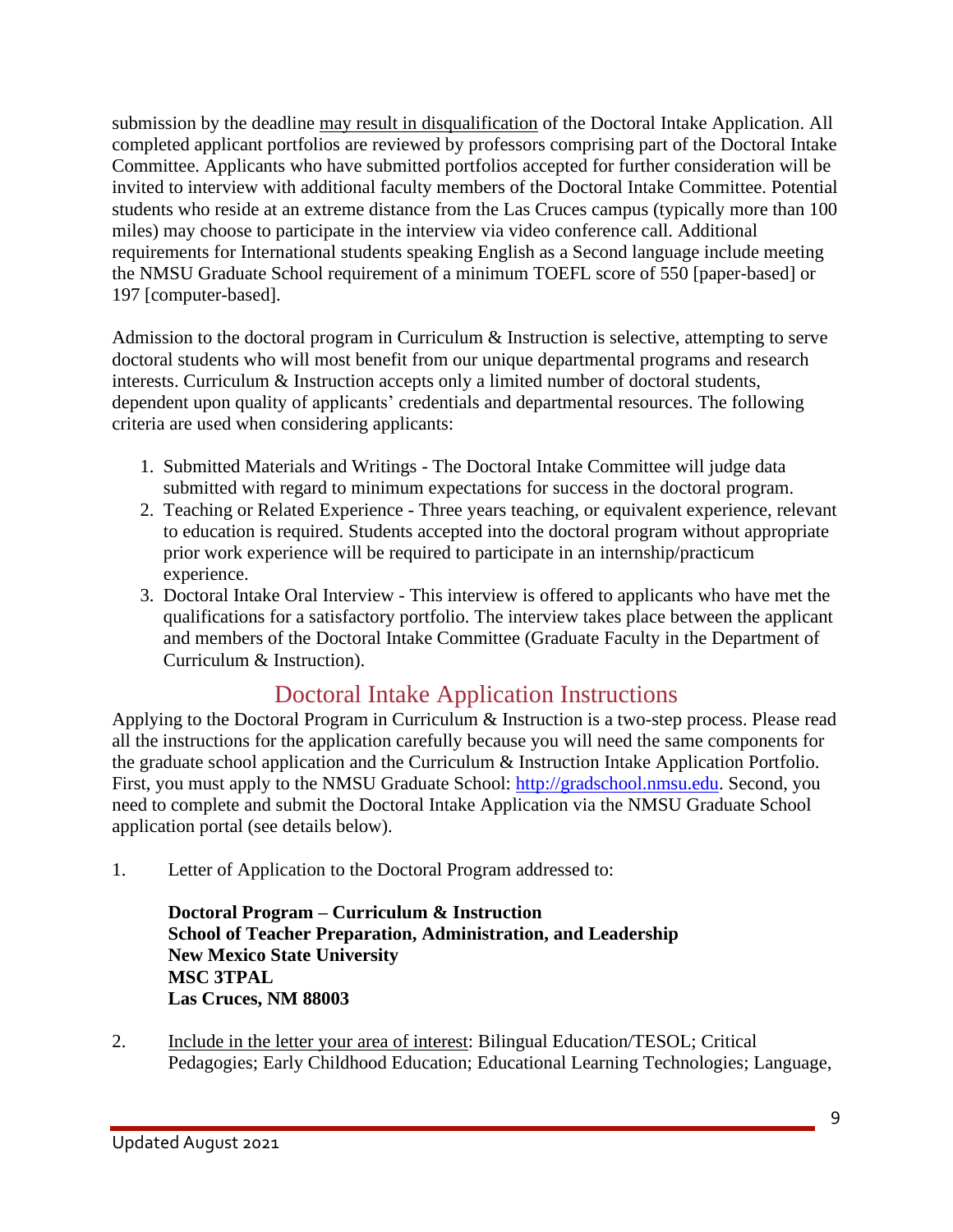Literacy & Culture; or Special Education. Also include your current address, phone number, e-mail and if you are applying to the **face-to-face** or **online** Program.

- 3. Your Curriculum Vitae (CV)/Resume
- 4. Transcripts of **all** college work (unofficial are acceptable for initial application). If you are accepted, your official transcripts are required by the Graduate School;
- 5. Three current letters of reference (not more than 24 months old);
- 6. A sample of your edited, scholarly writing (a term paper, published article, etc.);
- 7. Verification of teaching experience (copies of teaching evaluations, letters from supervisors, etc.);
- 8. Choose three research articles on the same topic; write a single *synthesis* paper, taking a position in relation to the findings of the three articles (limit: three (3) double-spaced pages). *Attach one copy of each article into the online application*;
- 9. Written responses to the following items (maximum of 10 pages total for items A-F). Each of the items below should have its own subheading for easy reference:

- B. What is your reason for wanting a doctorate in Curriculum & Instruction?
- C. What is your major area of interest (concentration)? And why?
- D. What is your philosophy of education?
- E. What qualities do you find necessary in an effective teacher?
- F. What is your knowledge and/or education experience regarding schooling for diverse student populations?
- 10. All applicants will sign a statement of authenticity (below), attesting that the submitted application is their own work (please print, sign, scan, and upload to the application)

**NOTE:** NMSU and TPAL offices send emails only to your NMSU student email account.

o Please check this account regularly to avoid missing important information regarding grades, course billing, deadlines, etc.

### **Concentration**

The concentration a doctoral student chooses typically supports the professional perspective that a student wants to enhance as part of the program of study. Some concentrations simply allow a total of 18 credit hours in the designated concentration's coursework, whereas, some concentrations require a specific set of courses to be allowable for the minor (as negotiated by the faculty and the graduate school). Typically, the minor will include the required core course from the minor concentration with additional coursework added to this concentration in consultation with the advisor/chair and committee.

### Notification of Admission/Acceptance

We notify all applicants of their admission status no later than May 1<sup>st</sup> of each application year. The Graduate School applications of those who are accepted are then processed, and the new incoming cohort can begin taking classes.

### Mandatory Student Orientation

The semester prior to your coursework, Curriculum & Instruction will provide introductory student orientation. Students will receive information about the Curriculum & Instruction program and about NMSU, as well as information on the use of the learning management system, that serves as the course platform supporting the online portion of each course.

A. Brief professional autobiographical sketch, including a listing of academic preparation and professional career achievements.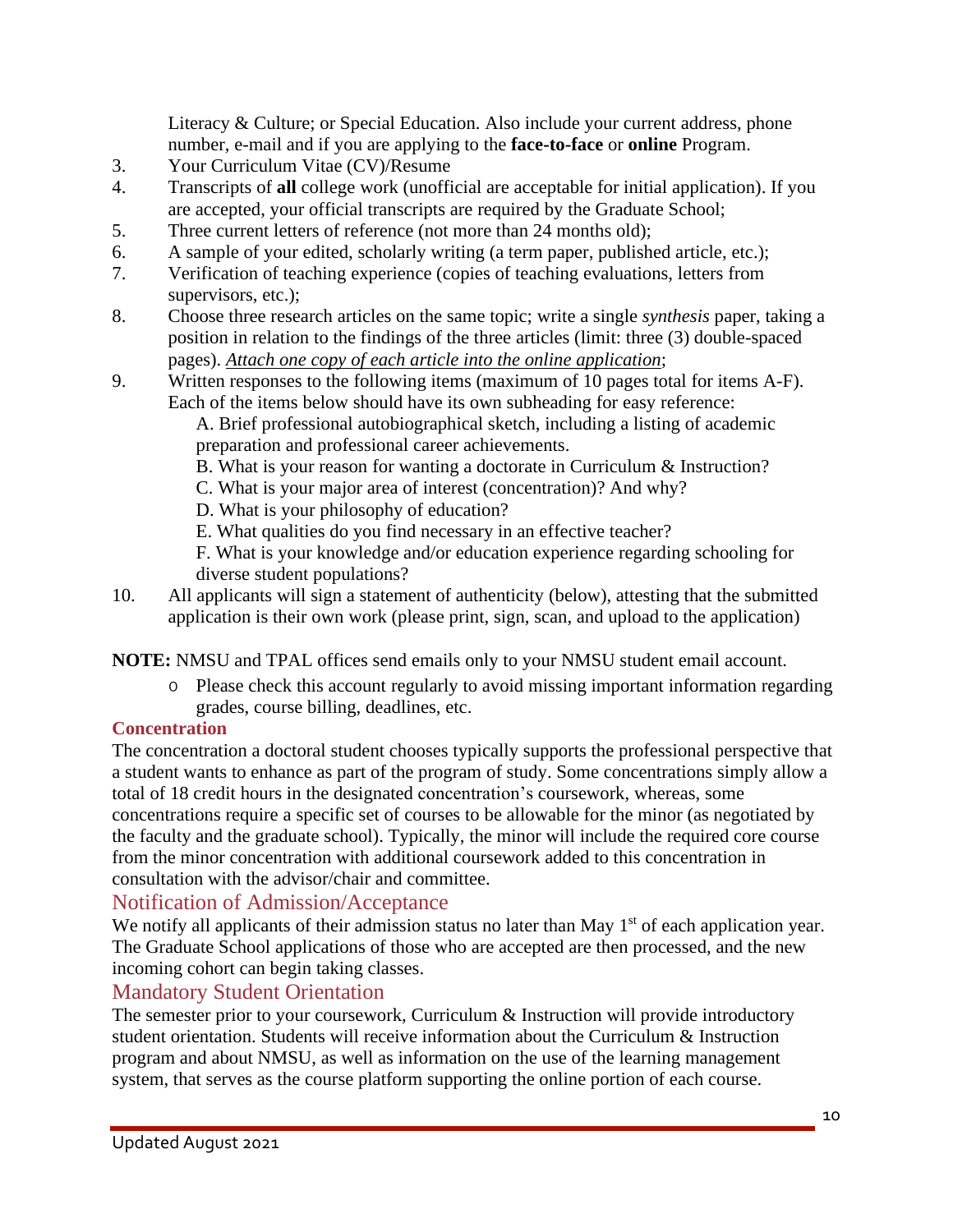Additionally, students receive guidance on using the NMSU library and requesting items remotely, receive information about how to register for courses, and may meet with professors. This is a mandatory meeting and students are expected to attend in order to remain active in the doctoral program.

Standards for Student Social Conduct: Core Values and Behavioral Expectations Students and faculty each have responsibility for maintaining an appropriate learning environment. Students who fail to adhere to professional standards may be subject to academic discipline. Faculty have the professional responsibility to treat all students with understanding, dignity, and respect. This behavior is designed to guide classroom discussion and to set reasonable limits on the manner in which faculty members and students' express opinions. Professional courtesy and sensitivity are especially important with respect to individuals and topics dealing with differences of race, culture, religion, politics, language, sexual orientation, gender variance, and nationalities. For further information, please see the link below to the University Standards for Social Conduct. The department adheres to this code of conduct. [[https://studenthandbook.nmsu.edu/student-social-code-of-conduct/part-iii-standards-for-student](https://studenthandbook.nmsu.edu/student-social-code-of-conduct/part-iii-standards-for-student-social-conduct/)[social-conduct/\]](https://studenthandbook.nmsu.edu/student-social-code-of-conduct/part-iii-standards-for-student-social-conduct/)

# Doctoral Program of Study

The School of Teacher Preparation, Administration, and Leadership faculty members recruit students to the doctoral program in Curriculum & Instruction who show interest at both personal and professional levels to embrace diverse educational settings and a social justice view of curriculum. The doctoral professional experience at New Mexico State University is intended:

- To enable doctoral students to begin a process of learning about themselves, their social roles, and the necessity of that process for their socio-cultural and socio-political transformations.
- To commit doctoral students to take risks in developing their diverse dispositions, competencies, and pedagogies to transform themselves, classrooms, schools, and communities.
- To create change that emanates from understanding the intersections of race, ethnicity, nationality, class, gender, language, gender orientation, sexuality, diverse abilities, and many other hidden or seemingly invisible manifestations.

The Program of Study is designed to meet doctoral students' needs and maintain a sequence of courses for students to follow for successful professional growth. The Full-time sequence is for students who intend to commit to nine (9) credit hours each semester. The Part-time sequence is for students who intend to commit to six (6) credit hours each semester. There are 30 credits of required courses, 18 credits of concentration courses, and 18 credits of dissertation hours. Doctoral students will be allowed to transfer nine (9) credits from a Master's Degree in the concentration area. The course descriptions are below the program Full-time and Part-time sequences.

### Research Sequence

Our research sequence provides doctoral students with a firm grounding in both quantitative and qualitative research methods, while allowing students to then additionally develop a deeper level of understanding specifically in either paradigm, or toward mixed methods.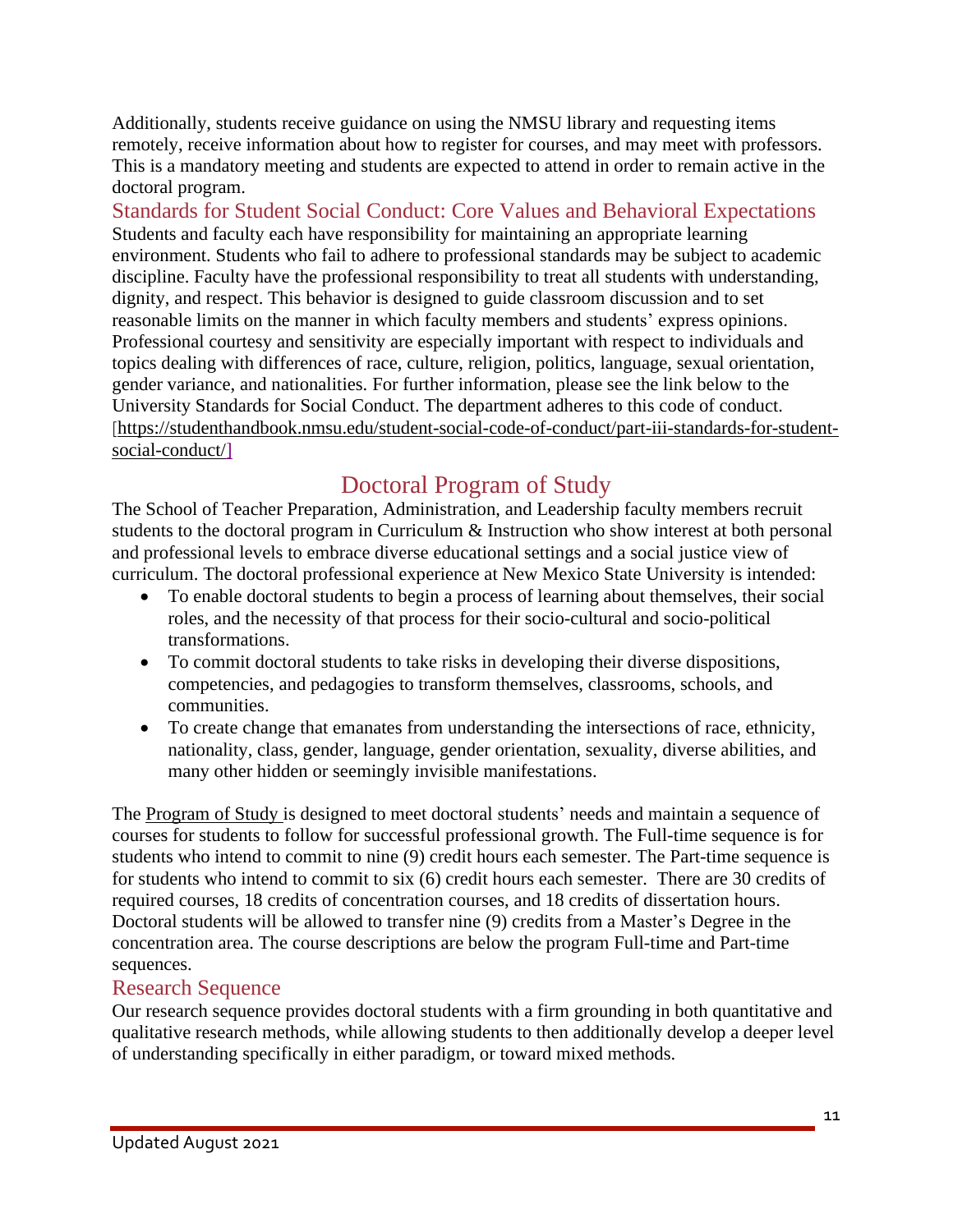### **FULL-TIME**

| Fall 1                   | Spring 1                   | Summer 2021 |
|--------------------------|----------------------------|-------------|
| <b>EDUC 603</b>          | <b>EDUC 604</b>            |             |
| <b>EDUC 606</b>          | EDUC 607 (Cur. Res. Ed.)   |             |
| <b>EDUC 613</b>          | Concentration course       |             |
|                          |                            |             |
| Fall 2                   | Spring 2                   | Summer 2022 |
| EDUC <sub>637</sub>      | EDUC 634 (Research/Praxis) |             |
| EDUC <sub>636</sub>      | EDUC 605 (Ind. Study)      |             |
| Concentration course     | Concentration course       |             |
|                          |                            |             |
| Fall 3                   | Spring 3                   | Summer 2023 |
| EDUC 698 (Research Dev.) | EDUC 700 (3-9)             |             |
| EDUC 694 (Diss. Seminar  |                            |             |
| EDUC 700 (3 credits)     |                            |             |

### **PART-TIME**

| Fall 1                   | Spring 1                 | Summer 2021     |
|--------------------------|--------------------------|-----------------|
| <b>EDUC 603</b>          | EDUC <sub>604</sub>      | <b>EDUC 606</b> |
| <b>EDUC 613</b>          | EDUC 607 (Cur. Res. Ed.) |                 |
| Fall 2                   | Spring 2                 | Summer 2022     |
| EDUC <sub>637</sub>      | EDUC 605 (Ind. Study)    |                 |
| EDUC <sub>636</sub>      | EDUC <sub>634</sub>      |                 |
| Fall 3                   | Spring 3                 | Summer 2023     |
| EDUC 698 (Research Dev.) | Concentration course     |                 |
| EDUC 694 (Diss. Seminar) | EDUC 700 (3-9)           |                 |
| Fall 4                   | Spring 4                 | Summer 2024     |
| Concentration course     | Concentration course     |                 |
| EDUC 700 (3-9)           | EDUC 700 (3-9)           |                 |

| <b>C&amp;I CORE COURSES</b> (required of all doctoral students):  | 48 credit hours |
|-------------------------------------------------------------------|-----------------|
|                                                                   | Offered         |
| 1. EDUC 603: Curriculum for a Diverse Society (3)                 | Fall            |
| 2. EDUC 606: Qualitative Research Methodologies (3)               | Fall            |
| 3. EDUC 604: Pedagogy of Learning in a Diverse Society (3)        | Spring          |
| 4. EDUC 613: Evaluation of Quantitative Research in Education (3) | Spring          |
| 5. EDUC 637: Social Justice Issues in Education (3)               | Fall            |
| 6. EDUC 636: Quantitative Research II (Adv. Statistics) (3)       | Fall            |
| 7. EDUC 605: Independent Study (Research Development) (3)         | Spring          |
| 8. EDUC 634: Research in Practice: Qualitative Research II (3)    | Spring          |
| 9. EDUC 698: Selected Topics (Research Design) (3)                | Fall            |
| 10. EDUC 694: Qualitative Research Designs Seminar (3)            | Fall            |
| EDUC 700: Dissertation Hours (18)<br>$\bullet$                    | Fall-Spring     |

**CONCENTRATION COURSES** (Determined by Concentration Area Faculty) **18 Credits**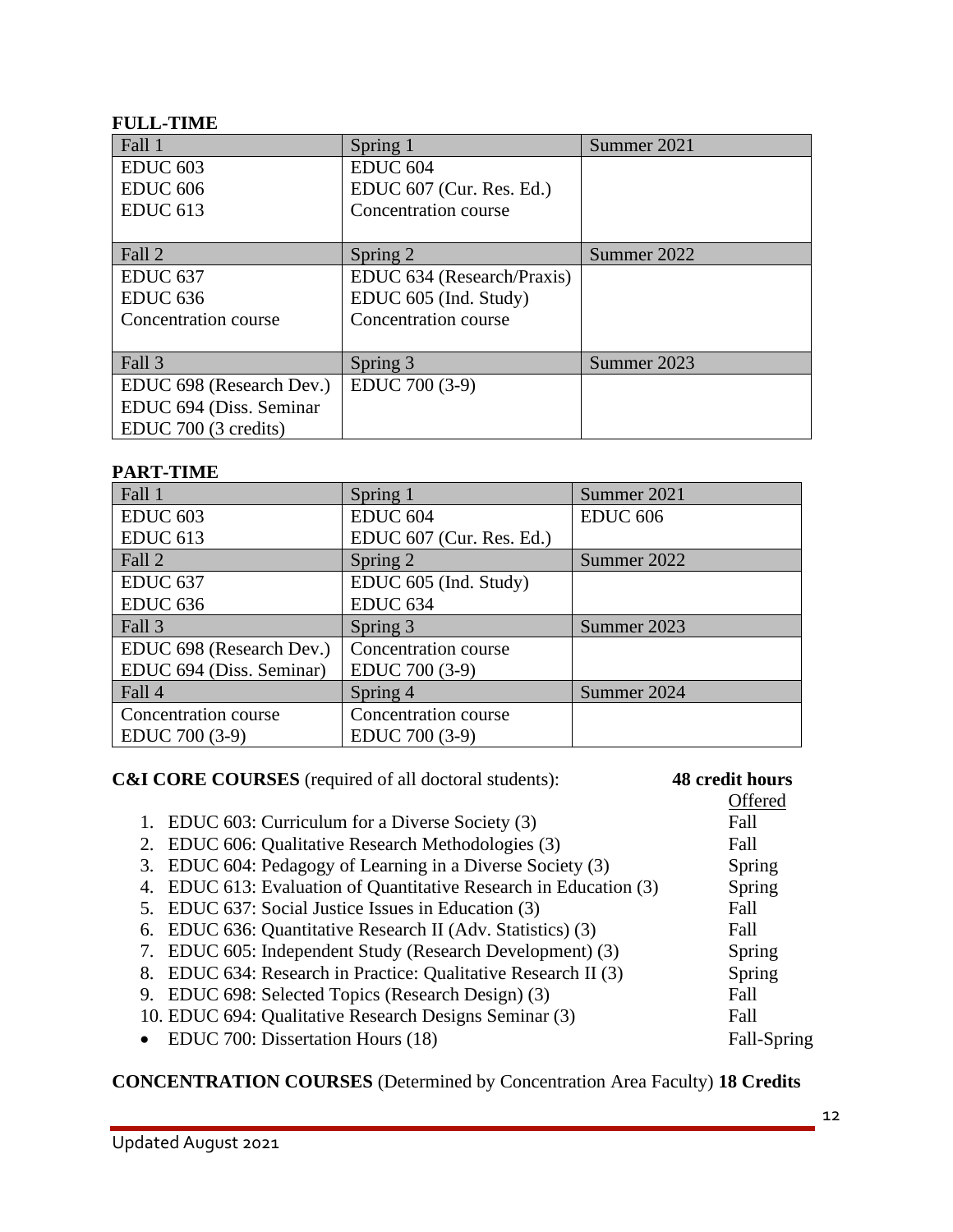### **Bilingual Education/TESOL Concentration**

#### **CONCENTRATION COURSES: 18 credits**

(Five courses minimum must be taken from this section)

| <b>BIL 616/RDG 616</b> | <b>Acquiring Emancipatory Discourses</b>              | 3 credits |
|------------------------|-------------------------------------------------------|-----------|
| <b>BIL 617/RDG 617</b> | <b>Multiple Critical Literacies</b>                   | 3 credits |
| <b>BIL 621</b>         | Literacy/Biliteracy Assessment and Evaluation         | 3 credits |
| <b>BIL 623</b>         | <b>Critical Literacies for Democratic Communities</b> | 3 credits |
| <b>BIL 637</b>         | Social Justice Issues in Education                    | 3 credits |
| <b>BIL 630</b>         | Ethnography of Reading and Writing                    | 3 credits |
| <b>BIL 635</b>         | Critical Theory and Pedagogy                          | 3 credits |
| <b>EDUC 605</b>        | <b>Independent Study</b>                              | 3 credits |
| <b>BIL 640</b>         | Internship in Bilingual Education                     | 3 credits |
|                        |                                                       |           |

### **Critical Pedagogy Concentration**

### **CONCENTRATION COURSES: 18 credits**

| (Five courses minimum must be taken from this section)              |             |
|---------------------------------------------------------------------|-------------|
| EDUC 608: Issues in Multicultural Education, Curriculum and Teacher |             |
| Education                                                           | 3 credits   |
| EDUC 614: Schooling for a Democratic Society                        | 3 credits   |
| EDUC 623: Curriculum and Instructional Leadership                   | 3 credits   |
| EDUC 632: Multicultural Education Curricular & Pedagogical Trends   | 3 credits   |
| EDUC 635: Critical Theory & Pedagogy                                | 3 credits   |
| EDUC 637: Social Justice Issues in Education                        | 3 credits   |
| EDUC 602: Internship                                                | 1-6 credits |
|                                                                     |             |

#### **Early Childhood Concentration**

### **CONCENTRATION COURSES: 18 credits**

| CONCENTRATION COURSES:                                                                                                              | 10 creans   |
|-------------------------------------------------------------------------------------------------------------------------------------|-------------|
| (Five courses minimum must be taken from this section)                                                                              |             |
| ECED 612: History & Philosophy of Early Childhood Education                                                                         | 3 credits   |
| EDUC 602: Internship                                                                                                                | 3-6 credits |
| ECED 605: Independent Study Topics in Early Childhood Education                                                                     | 1-3 credits |
| ECED 607: Interdisciplinary Doctoral Seminar                                                                                        | 3 credits   |
| ECED 614: Early Childhood, Communities & Social Policy                                                                              | 3 credits   |
| ECED 636: Teacher Education & Professional Development                                                                              | 3 credits   |
| ECED 698: Selected Topics in Early Childhood Education                                                                              | 1-6 credits |
|                                                                                                                                     |             |
| $\mathbf{r}$ and $\mathbf{r}$ and $\mathbf{r}$ and $\mathbf{r}$ and $\mathbf{r}$ and $\mathbf{r}$ and $\mathbf{r}$ and $\mathbf{r}$ |             |

### **Learning Design and Technology Concentration**

| <b>CONCENTRATION COURSES:</b>                             | 18 credits |
|-----------------------------------------------------------|------------|
| (Five courses minimum must be taken from this section)    |            |
| *EDLT/EDUC 610: Technology, Society & Education           | 3 credits  |
| *EDLT 607: Current Research in Learning & Technology      | 3 credits  |
| EDLT 612: Advanced Fieldwork (or EDUC 602)                | 3 credits  |
| EDLT 620: Advanced Multimedia Curriculum Development      | 3 credits  |
| EDLT 628: Designing Educational Resources on the Internet | 3 credits  |
| EDLT 673: Literacy & Technology                           | 3 credits  |
| <b>EDLT 573: Critical Thinking &amp; Technology</b>       | 3 credits  |
|                                                           |            |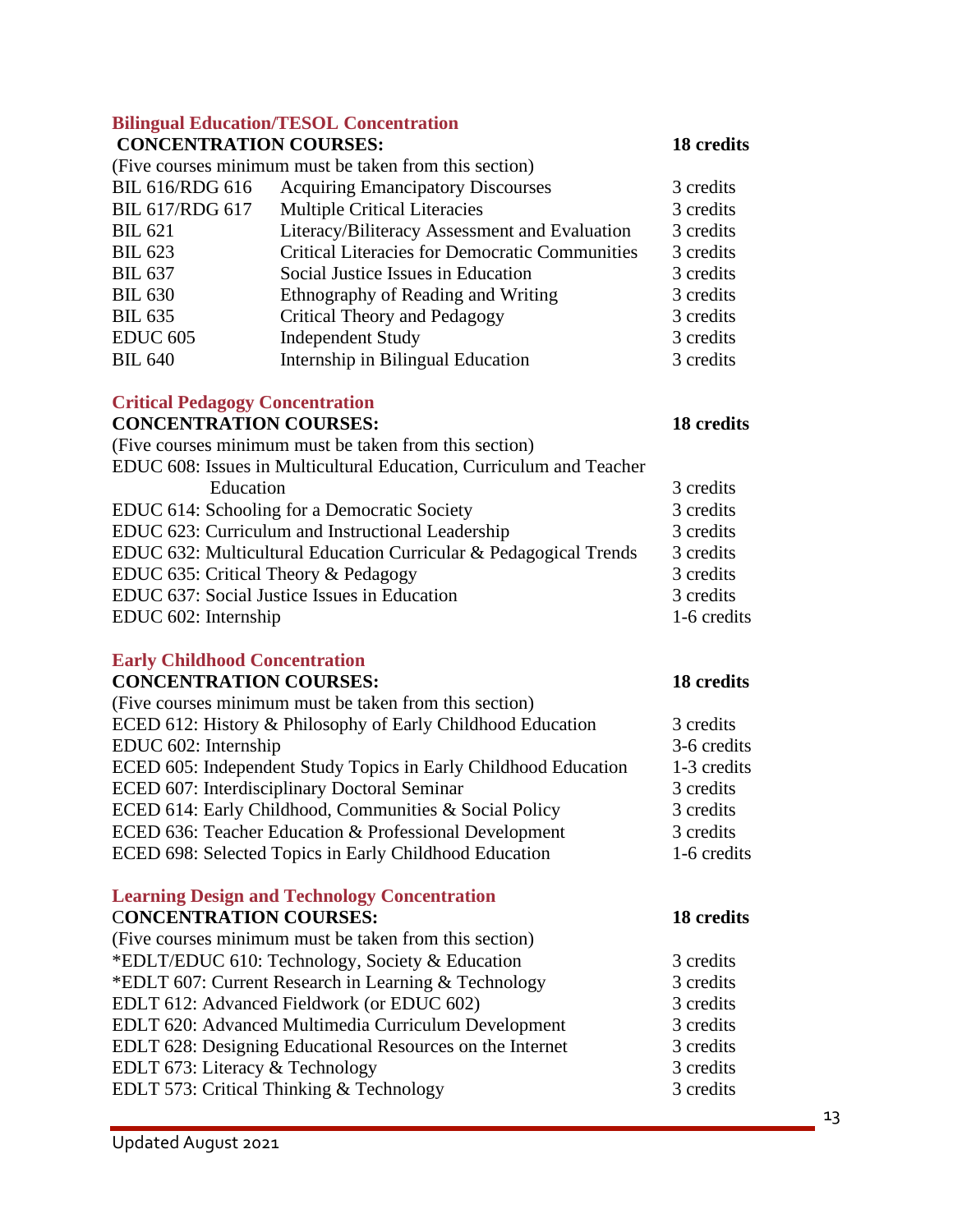| EDUC 614: Schooling for a Democratic Society<br>EDUC 600: Doctoral Research<br>EDUC 601: Special Topics<br>EDUC 605: Independent Study | 3 credits<br>3 credits<br>3 credits<br>3 credits |
|----------------------------------------------------------------------------------------------------------------------------------------|--------------------------------------------------|
| Language, Literacy, & Culture Concentration                                                                                            |                                                  |
| <b>CONCENTRATION COURSES:</b>                                                                                                          | 18 credits                                       |
| (Five courses minimum must be taken from this section)                                                                                 |                                                  |
| RDG 608: Critical Issues in Literacy Education                                                                                         | 3 credits                                        |
| RDG 621: Literacy/Biliteracy Assessment and Evaluation                                                                                 | 3 credits                                        |
| RDG 630: Ethnography of Reading & Writing                                                                                              | 3 credits                                        |
| RDG 639: Multiculturalism, Literature and Inquiry                                                                                      | 3 credits                                        |
| RDG 616: Acquiring Emancipatory Discourses                                                                                             | 3 credits                                        |
| RDG 617: Multiple Critical Literacies                                                                                                  | 3 credits                                        |
| RDG 636: Special Studies in Literacy                                                                                                   | 3 credits                                        |
| RDG 600: Doctoral Research in Literacy                                                                                                 | 3 credits                                        |
| RDG 633: Praxis & Reflexivity                                                                                                          | 3 credits                                        |
| RDG 640: Higher Education Teaching Apprenticeship                                                                                      | 1-6 credits                                      |
| RDG 673: Literacy & Technology                                                                                                         | 3 credits                                        |
| RDG 698: Selected Topics in Literacy                                                                                                   | 1-6 credits                                      |
| ECED 607: Interdisciplinary Doctoral Seminar                                                                                           | 3 credits                                        |
|                                                                                                                                        |                                                  |

#### **Minor Programs**

#### **Reading**

RDG 608 Critical Issues in Literacy RDG 630 Ethnography of Reading and Writing RDG 639 Multiculturalism, Literature, and Inquiry

#### **Educational Leadership Doctoral Minor**

Admission Requirements Doctoral students seeking to earn a minor in ELA must complete the following process:

Contact the Doctoral Programs Coordinator in ELA (TPAL) to express interest and go over the requirements below and answer any questions you may have about the program.

- Letter of recommendation from main advisor (in home department), which is also signed and acknowledged by department head of home department.
- Unofficial Transcripts
- Written response to essay questions three questions
	- $\circ$  Why do you want a minor in ELA?
	- $\circ$  How do your coursework and/or professional plans align with the mission of ELA?
	- o Define social justice and explain how it informs your academic and/or professional dispositions.

Then if advanced to next stage of admission, an in-person or Skype interview with ELA faculty. Included in the interview will be the ELA Department Head and two other faculty members.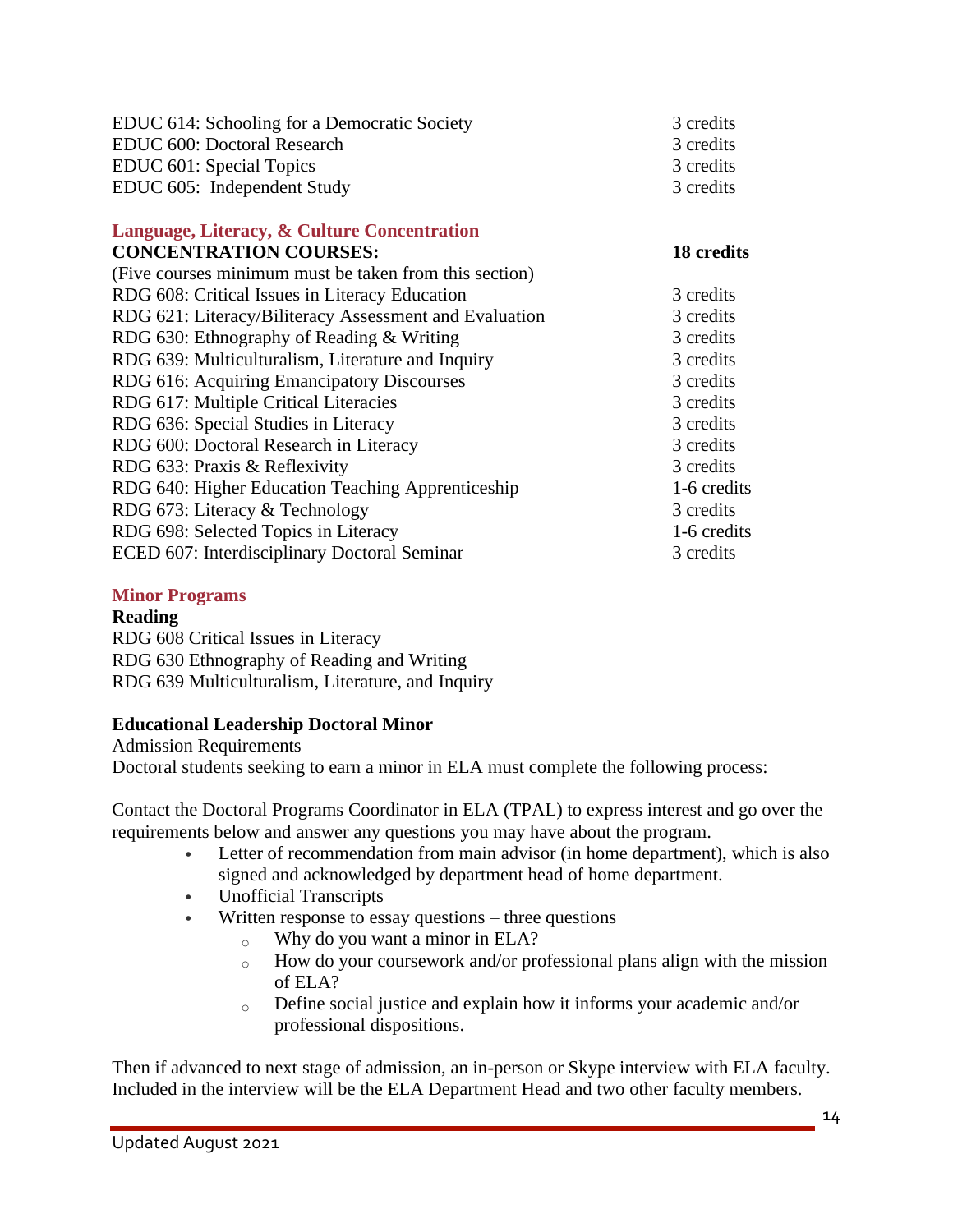Then a final decision is made. If accepted, an ELA Minor contract is signed (discusses sequence of courses, student code of conduct, and ELA code of conduct/expectations)

Once you are accepted as an ELA Minor, the Student Program Coordinator will contact you so you can complete the following process: Notify the graduate school of acceptance and complete minor paperwork. Re-contact the ELA Doctoral Programs Coordinator that the process has been completed with the Graduate School.

Meet with the ELA faculty member (Executive Assistant for Graduate Programs will let you know which ELA faculty member) to discuss program and/or courses. NOTE: faculty will prescribe a plan of study for the minor that takes into consideration the career aspirations and goals of the student.

### General Advisor(s) and Dissertation Chair(s)

In the first semester of the program, students will be assigned a "general" faculty advisor. This advisor is the first "go-to" contact when students have a question or a concern. The general advisor is the person who approves and disapproves conference requests for the Ph.D. requirement (see *Required Research Conferences*, below). The general advisor is not necessarily meant to guide the student through the dissertation process.

For the comprehensive exam, dissertation proposal, and final dissertation defense each student selects a dissertation chair to replace the general advisor. After you have a dissertation chair, you will be able to contact that person for all academic and dissertation questions. The dissertation chair must be a currently employed full-time TPAL tenured/tenure-track or college faculty member with graduate faculty status. Dissertation chairs are typically selected in the fourth semester of course work.

### Internships

The internships are applied experiences constructed through focused theoretical understandings. These understandings will be developed and practiced as a process through a series of interactions with the selected professor of record, research and/or leadership sites, and area(s) of continued academic engagement. The academic "habits of mind" to be honed during the internship must be inclusive of academic interests and the deepening of intellectual relationship to those curiosities to enable a rich doctoral experience. Decisions about the internships are to be made by the student's advisor and program committee and will vary dependent on student needs.

### Course Registration

The Curriculum & Instruction doctoral program utilizes a cohort model and accepts one group of students to commence a program of study. This model was chosen based on research related to higher student completion rates (Lei, Gorelick, Short, Smallwood, & Wright-Porter, 2011) along with efforts to retain educational leaders in a doctoral program are based on professional standards, educational trajectory and relatively high institutional expectations (Suleiman & Whetton, 2014). The cohort model provides support systems intended to be helpful by ensuring support, pace, evolution and direction for students in respective programs (Suleiman & Whetton, 2014). Students will receive a copy of the Schedule of Course Offerings which lists the specific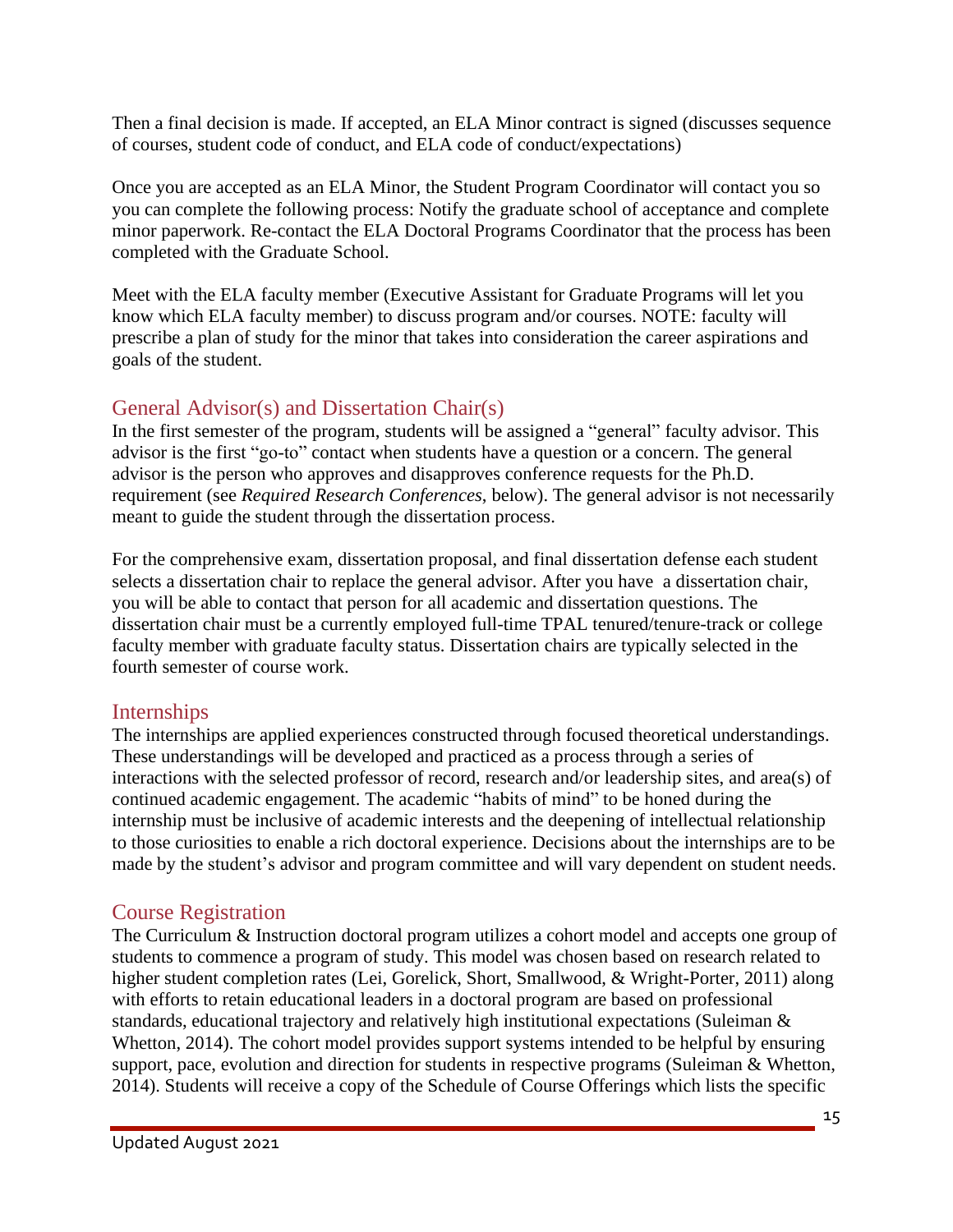courses each semester offered to the cohort. You should register for courses in a timely manner, preferably weeks before the semester starts.

### **Required Program of Study Submission**

Students who have completed 12 credits of doctoral work are required to file the "Program of Study" form for the doctorate before registering for additional courses. This form may be obtained from the NMSU Graduate School at: <https://gradschool.nmsu.edu/graduate-forms/>

### **Required Research Conferences**

To graduate with a PhD in C&I, you must attend and/or present at two research-focused academic conferences during your completion of the program. You will consult with your advisor/chair to determine appropriate conferences for you during you course of study. Each student must engage in the process to pay for conference expenses. There is often a process to request support to present at a conference and your advisor may be able to guide you. conference costs include: registration fees, travel to and from the conference, housing, meals, transportation, and any other accrued expenses. The conferences are held in different cities each year, and thus the full cost to attend each conference will vary by location. It is your responsibility to notify your advisor when this requirement is met. Documentation of requirement completion will be placed in students' folders. Documentation required is (1) conference registration form, (2) proof of paid registration, (3) copy of presentation information and (4) copy of name badge. Any other documentation will be considered supplemental.

### **Change of Advisor**

In the event the faculty member you select as dissertation chair is unable to meet the obligations of chairing the dissertation due to retirement, resignation, illness, or other extenuating circumstances, a student may need to change the dissertation chair. These requests are handled and approved on a case-by-case basis in consultation with departmental leadership.

### **Incomplete Grades**

Students may request an instructor to assign an "Incomplete" grade only if you are unable to complete the course due to circumstances beyond your immediate control that develop after the last day to withdraw from the course (see current Graduate Handbook for dates). Examples of appropriate circumstances include documented illness, documented death or crisis in the student's immediate family, etc. In no case is an "Incomplete" to be used to avoid the assigning of D, F, or Unsatisfactory grades for marginal or failing work. Per Graduate School Policy, to obtain an "Incomplete", the student must be passing the course at the requested time.

To assign an 'Incomplete' grade, the professor will state in writing the steps necessary to complete the remaining coursework. The student will sign this document and a copy will be provided. The agreed-upon work must be completed in a manner satisfactory to the instructor and needs to be completed within 12 months of the last official day of the class. **Academic Standing**

TPAL adheres to all NMSU Graduate School policies (https://arp.nmsu.edu/4-55/). Commonly referred to policies include the maintenance of a minimum cumulative GPA of 3.0 to remain a graduate student in the department. Students who receive a "B-" grade or below may be required to repeat any coursework that places the GPA at 3.0 or lower. And, at that point, earn at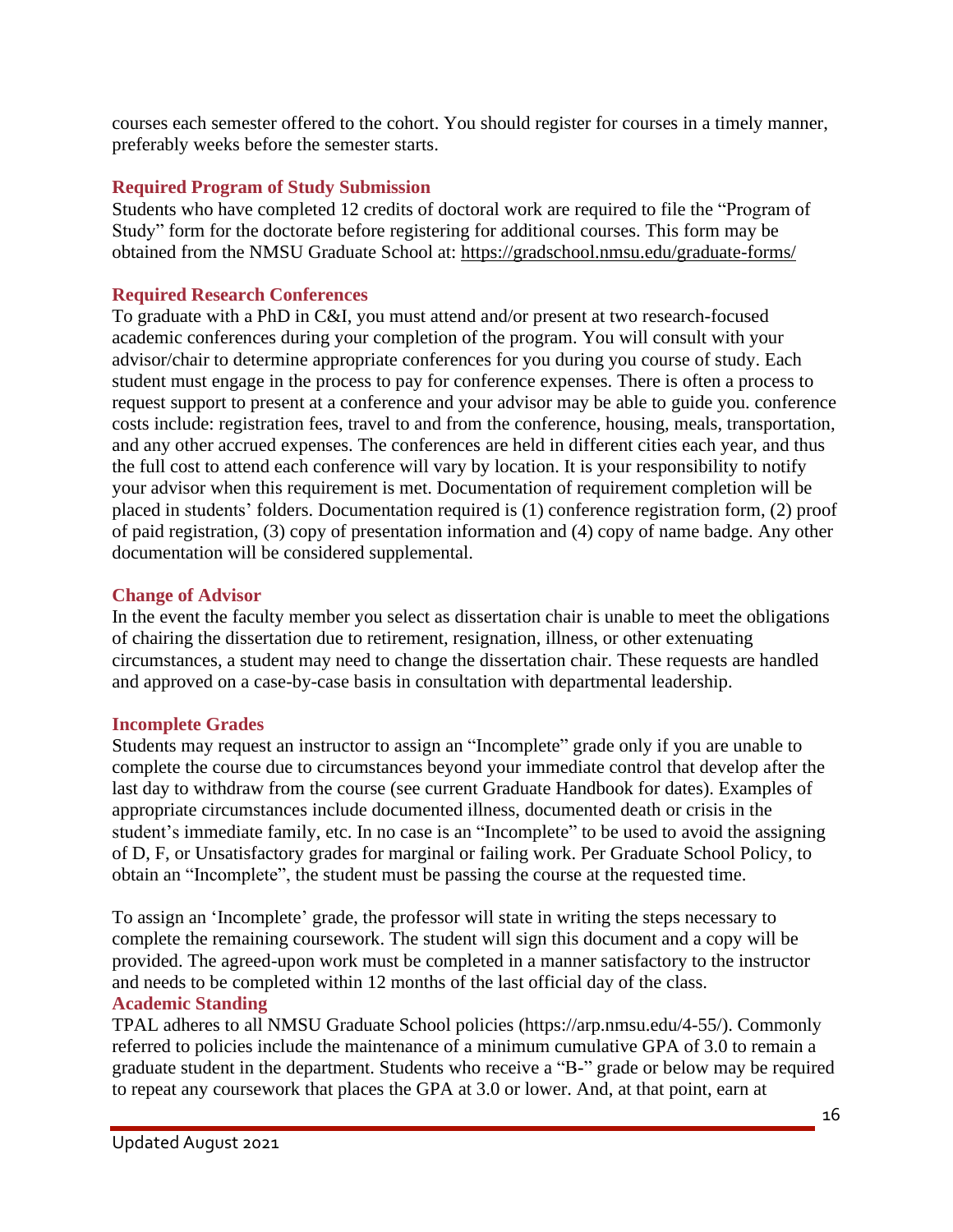minimum, a "B" grade in the repeated course. Please note that the next offering of any course may be a semester or more away. And, if a lack in meeting minimum grade requirements continues, an academic review process with the student's advisor and departmental leadership will be completed.

Additionally, students who have a cumulative grade point average (GPA) of less than 3.0 at the end of any semester will be informed and placed on probation by the Graduate School. If, during the next enrollment period, a student remains below a cumulative GPA of 3.0 or lacks a show of substantial improvement in the quality of work, the student will be suspended from courses for one semester by the Graduate School. Students must re-apply to the Graduate School and to the School of TPAL if the student wishes to continue in the Curriculum & Instruction program after the semester of suspension. If the GPA remains below 3.0 after readmission, the student will be suspended for one year, and again, must reapply to both the Graduate School and to Curriculum & Instruction for readmission. Please see the Graduate School Handbook for complete details. [\[https://catalogs.nmsu.edu/nmsu/regulations-policies/#academicstandingandprobationtext\]](https://catalogs.nmsu.edu/nmsu/regulations-policies/#academicstandingandprobationtext)

If you feel that a grade you received was incorrect, you may appeal the grade. Please see the Graduate School Handbook for the seven-step process to appeal a grade. Each step must be followed as described for the grade appeal to be considered by the Appeals Board.

### Stepping Out

Students are encouraged to take courses according to the planned schedule in line with their cohort. In rare circumstances, a student may need to withdraw from a course or step out of all courses for a semester. If you need to withdraw from courses in the first semester of the degree program, you may, with permission from TPAL leadership and faculty, be allowed to join the next accepted cohort and continue. Prior to taking a step out from the program, you must submit a letter of request to return.

[\[https://catalogs.nmsu.edu/nmsu/regulations-policies/#withdrawalstext\]](https://catalogs.nmsu.edu/nmsu/regulations-policies/#withdrawalstext)

- If you did not request to be included in the next admitted cohort at the time that you left the program, you will need to reapply to the program as a new student. There is no guarantee that students who reapply will be selected again. The number and quality of applications are different each year and the application will be considered in the same way as all new applications.
- If you need to withdraw from one or more courses once you have finished the first semester, you must communicate this to the instructor of the course(s) and your advisor. The student may be allowed to continue taking courses with the cohort in subsequent semesters but will need to wait to take the missed courses(es) until offered to the next cohort. This may mean that in a future semester, you will need to enroll in more courses than other cohort members in order to make up missed courses(es). Please note; Curriculum & Instruction only schedules courses to provide the program of study to existing cohort members. Make-up courses beyond these regularly scheduled cohort courses are not offered.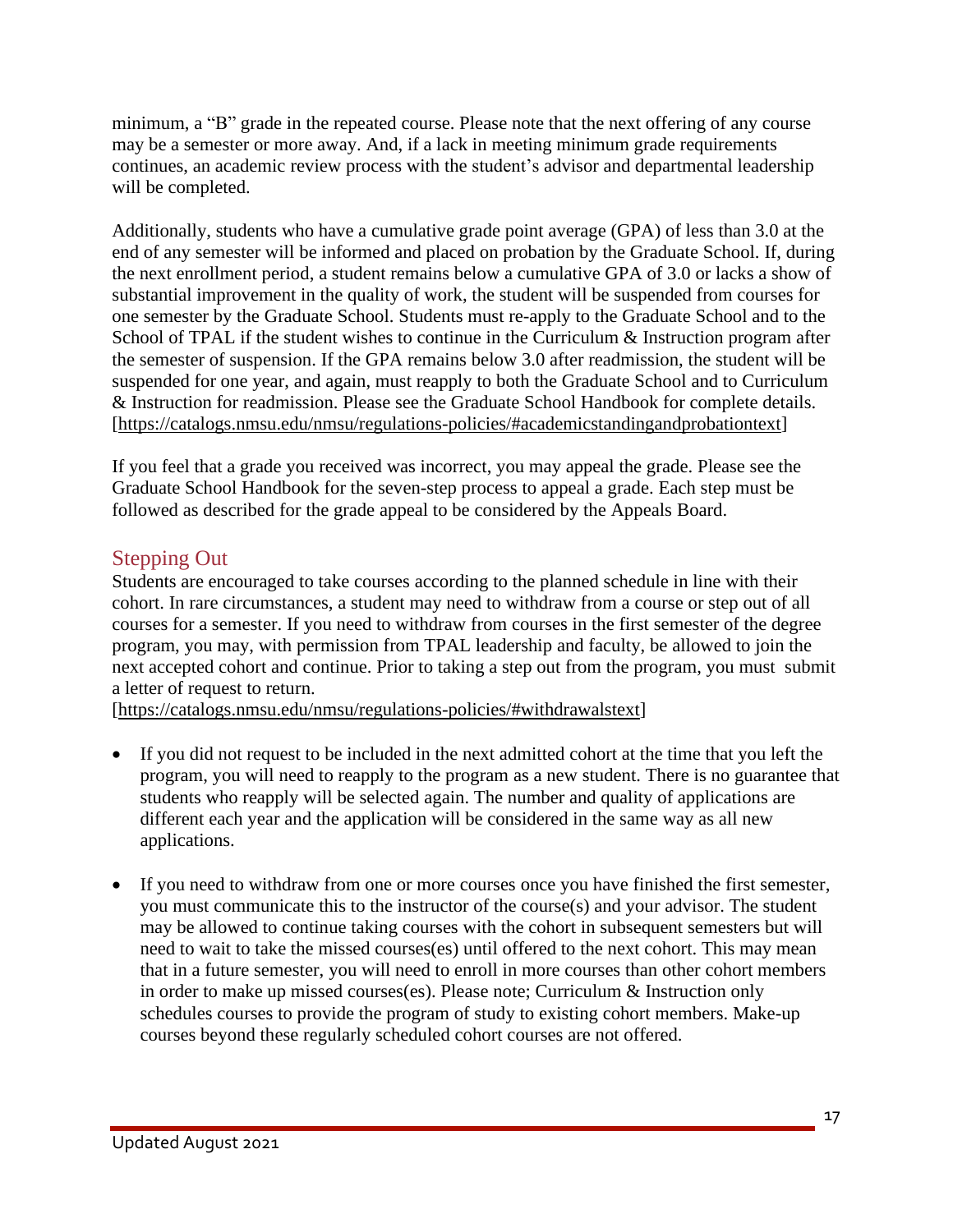- If you need to withdraw from the university for two regular semesters (Fall and Spring), you should request a leave of absence from the Graduate School. The student must submit a formal signed letter, as an email attachment, through the TPAL department head to the Dean of the Graduate School. The request should include the beginning date and the anticipated ending date for the period of absence.
- A graduate student on leave of absence will be expected not to use university facilities and place no demands upon the university faculty and staff, and therefore will pay no fees. Time spent on leave of absence status will not be counted toward time limits. A graduate student who fails to register for one calendar year without obtaining a leave of absence from the Graduate School will be considered withdrawn from the university and must make a formal application to the Graduate School for readmission at least 30 days prior to the semester that the student plans to enroll. Please consult the Graduate Catalog for specific details.
- Students who do not enroll in coursework for two or more regular semesters (Fall and Spring) without formal leave will be considered to have withdrawn from the program. If the student wishes to resume studies, there are two steps to complete for seeking readmission. First, you must formally petition the School of TPAL to return to the program. This petition should be a written letter to the Curriculum  $\&$  Instruction faculty as a whole, explaining the ways in which you will be able to successfully finish if readmitted and what changes the student will make to ensure this success. The letter should be sent to your advisor. The advisor then requests that the petition be put on the next Curriculum & Instruction Faculty Meeting agenda for a discussion and vote. You will be notified of the decision by the advisor. Second, if you are accepted back into the Curriculum & Instruction doctoral program, you must then reapply to the Graduate School.
- Students who have finished coursework but not yet passed the comprehensive exam and are absent without Graduate School leave for two to four semesters must complete two steps in seeking readmission. First, students will be required to formally petition the Curriculum & Instruction faculty, in writing, to be allowed to return to the program. In the written petition, the student must explain why he or she is now able to complete the degree program. Faculty will make a ruling and the result will be communicated to the student by either the student's previous dissertation advisor or the TPAL Department Head. If the Curriculum & Instruction faculty allows the student to return to the program, the student must then reapply to the Graduate School.
- Students who have finished coursework, passed the comprehensive exam, and then stop enrolling in Curriculum & Instruction EDUC 700 (dissertation) hours for two to four regular semesters without requesting a formal leave of absence from the Graduate School (see Graduate Handbook for the steps) will need to formally petition the Curriculum  $\&$  Instruction faculty, in writing, to be allowed to return to the program. In the written petition, the student must explain why he or she is now able to complete the degree program. Faculty will make a ruling and the result will be communicated to the student by either the student's previous dissertation advisor or the TPAL Department Head.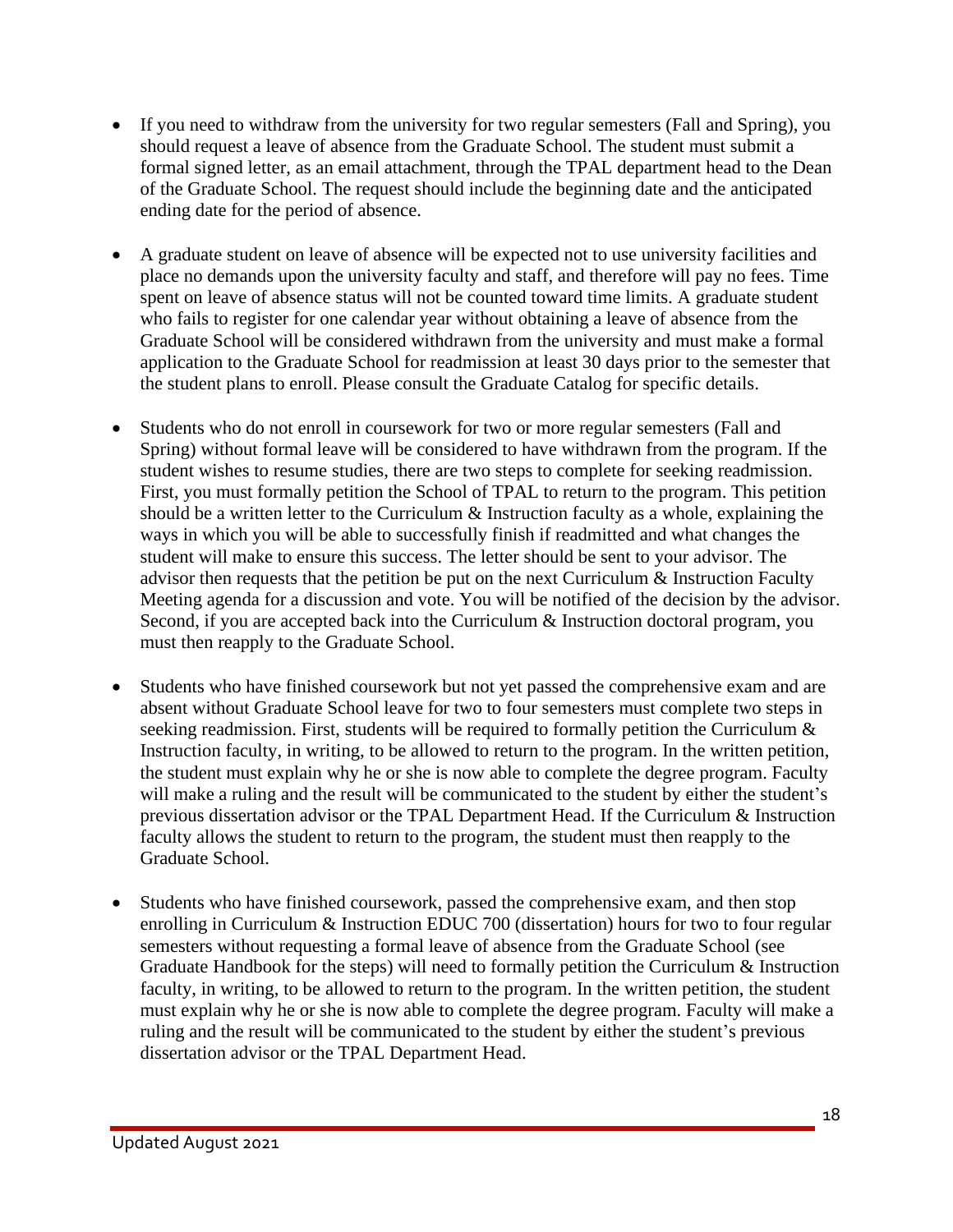- Students who have finished coursework, passed the comprehensive exam, and then are absent without Graduate School leave for five to ten semesters must reapply to Curriculum  $\&$ Instruction and in addition to taking the four courses listed earlier, may be required to retake additional courses or retake the comprehensive exam as specified by the Curriculum & Instruction advisor and leadership.
- If more than ten semesters have elapsed since the date of the comprehensive examination, the doctoral candidate will be required to retake the courses listed earlier and take another comprehensive examination before admission to the final examination.

Finally, students must complete the Curriculum & Instruction program of study within 14 semesters (seven years). Any coursework more than seven years old at the time of the final examination will not be included in the program and must be retaken.

### Standards for Student Social Conduct: Core Values and Behavioral Expectations

Students and faculty each have responsibility for maintaining an appropriate learning environment. Students who fail to adhere to such behavioral standards may be subject to discipline. Faculty have the professional responsibility to treat all students with understanding, dignity, and respect, to guide classroom discussion and to set reasonable limits on the manner in which they and their students' express opinions. Professional courtesy and sensitivity are especially important with respect to individuals and topics dealing with differences of race, culture, religion, politics, language, sexual orientation, gender variance, and nationalities. For further information, please see the link below to the University Standards for Social Conduct. [[https://studenthandbook.nmsu.edu/student-social-code-of-conduct/part-iii-standards-for-student](https://studenthandbook.nmsu.edu/student-social-code-of-conduct/part-iii-standards-for-student-social-conduct/)[social-conduct/\]](https://studenthandbook.nmsu.edu/student-social-code-of-conduct/part-iii-standards-for-student-social-conduct/)

## Forming A Dissertation Committee

As you become familiar with the program and the faculty, selecting a dissertation committee chair and interviewing other committee members becomes very important. Students should seek a Chair who will assist and protect their scholarly and academic interests, but who will also make sure that serious needs in their scholarly and academic profile are met. It is important to remember that the chair/doc student relationship typically begins in a more formal setting and requesting someone to be your chair should be thoughtfully and respectfully considered. Faculty members have the responsibility to support doctoral students in the pursuit of a challenging education in both formal and informal settings. However, after considering many professors, doctoral students need to be aware that faculty members also have the right to decline the invitation to chair or to be on a committee.

Once you have selected a dissertation committee chair, you and your chair will work together to select faculty members to be on the dissertation committee. This is the committee that will hear and assess your comprehensive exam, the dissertation proposal, and your final dissertation defense. Once the committee is selected and has met for the comprehensive exam, a change of committee member will be considered on a case-by-case basis based on extreme reasons (i.e., committee member illness, retirement, and academic sabbaticals).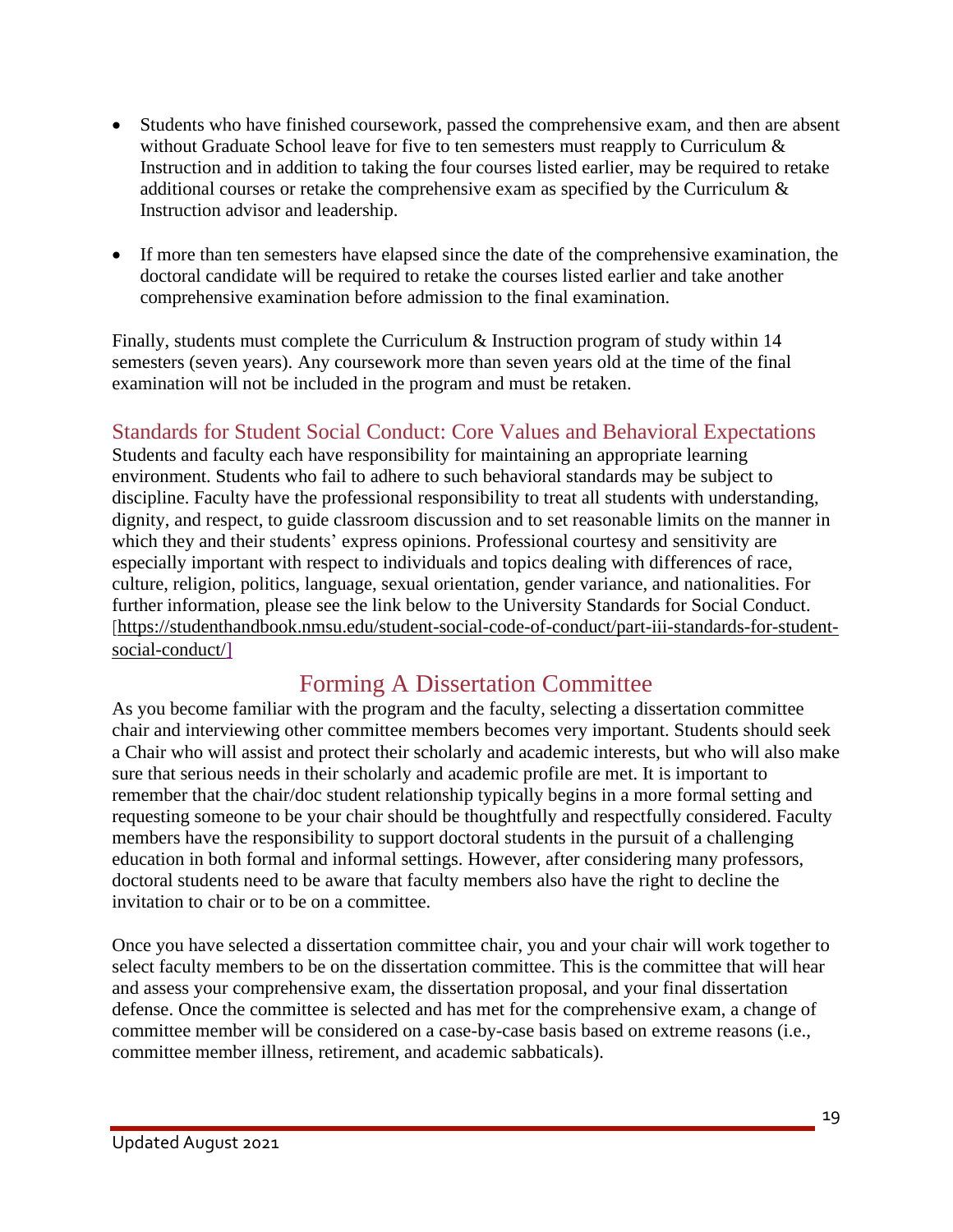The dissertation committee must be made up of four members. All dissertation committee members must hold Graduate Faculty Status as awarded by the NMSU Graduate School and listed on its website. In addition to the advisor, three other faculty members serve on a dissertation committee. One of the other three members must be a currently employed full-time faculty member with NMSU Graduate faculty status. A third committee member is usually also full-time faculty member with NMSU Graduate faculty status from your department. Under unique conditions, however, a third "departmental" committee member may be an expert who has specific expertise in the area of your research. To be considered, you need to submit to your dissertation chair a memo detailing the unique expertise you are seeking. This 'outside' member must be approved by the dissertation chair and hold or be granted "Graduate Faculty Status". The third person must be vetted for conflict of interest and may not serve in a direct supervisory roll over the student. The fourth member must be chosen from a department outside of faculty members teaching in Curriculum & Instruction and serves as the representative for the Dean of NMSU's Graduate School (aka Dean's rep). The Dean's rep is responsible for submitting required graduate school paperwork, conducting the vote, and verifying that the exam was conducted fairly.

When the four or more committee members have been selected, you complete and submit the "Program of Study and Committee for Doctoral Students" form (https://gradschool.nmsu.edu/graduate-faculty/). This Program of Study form includes your coursework completed and yet to be completed, in consultation with your advisor and/or chair. Finally, this form requires signatures from your chair, the department head, and minor faculty (if completing a minor) and becomes the official Program of Study Plan that is submitted to the Graduate School at NMSU.

All committee members must attend the comprehensive exam hearing, the proposal meeting, and the final dissertation defense. Each of these three meetings of the committee is scheduled for two hours. When necessary, attendance can be completed through synchronous video conference methods (e.g. Teams, ZOOM, & Skype).

At the end of each committee hearing, each member will vote to pass, fail, or adjourn the examination to a later date. Students will receive a "pass" if a majority or more committee members so vote. Students receive a "fail" if fifty-percent or more members vote no. A third option is to adjourn the meeting. The meeting will be adjourned (postponed and rescheduled within three weeks of the date of the previous hearing) if there are at least two votes to adjourn.

### Comprehensive Exam

All doctoral programs at NMSU are required to have a comprehensive exam for students. The goal of the comprehensive exam is for you to begin developing expertise in your area of interest and to convey this evolving knowledge. At the beginning of the semester prior to the taking the Comprehensive Exam, the student notifies the Chair of the decision to sit for the exam the following semester. In the semester after you complete your final regular courses, you are eligible to begin taking EDUC 700 (Doctoral Dissertation) hours and preparing for the comprehensive examination ('comps'). For the Spring semester, the comprehensive exam should be taken by April 15th (or the Friday prior to April 15<sup>th</sup> for holiday or weekend). For the Fall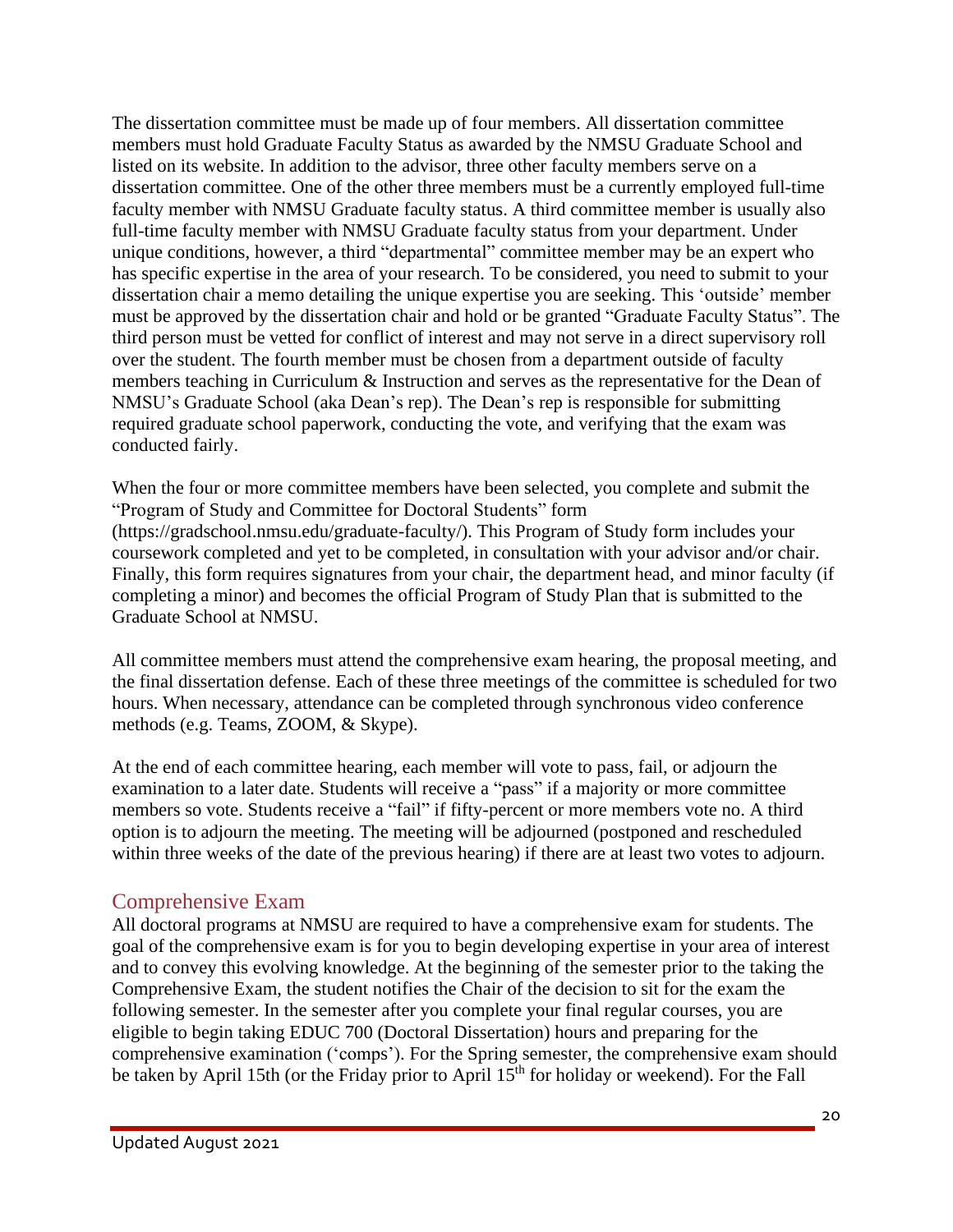semester, the comprehensive exam should be taken by November 15th (or the Friday prior to November  $15<sup>th</sup>$  for holiday or weekend).

The comprehensive exam comprises both a written and oral component. The specific format of the exam is at the discretion of the examination committee. As part of the exam, components may cover coursework, program area expertise, research knowledge, and may include a preproposal for dissertation research as part of the written exam.

You will work closely with your dissertation chair and committee members to organize the details of your intended research: problem statement, background to the topic, the purpose of the study, key areas of the literature review, and a detailed description of the research design (including selection of participants, research question(s) and/or hypothesis(es), and description of data analyses procedures). You must provide your committee with a copy of the entire comprehensive exam document at least **ten (10) working days** before the scheduled exam meeting. In preparing for the oral exam, you should keep in mind the critical comments from all Committee Members. You are encouraged to meet with each committee member to receive indepth feedback in preparation for the comps oral exam. While Committee Members are still reading the written exam, you will arrange a mutually agreed upon time and room for the oral exam (this should be coordinated through the Executive Assistant for Graduate Programs).

The dissertation committee will participate in a two-hour comprehensive oral exam defense. In the defense session you will discuss the written portion of the exam, receive feedback on the direction of the dissertation, and the committee members will formally vote on whether or not you have passed the comprehensive exam. This vote is then sent to the Graduate School for documentation. Once a comprehensive exam receives a "pass," your status will change from "doctoral student" to "doctoral candidate. And, you can start work on your dissertation and remain enrolled in EDUC 700 hours until completing the dissertation and meeting all graduate school requirements.

If more than ten semesters have elapsed since the date of the completion of your comprehensive examination, you may be required to retake the comprehensive examination before admission to the final dissertation defense examination.

### Review Panel

After four regular session semesters of taking EDUC 700 hours and a student has not held a dissertation proposal hearing, a Review Panel will be convened to determine a degree completion plan. At this time, in collaboration with the Review Panel, you will discuss the best course of action for continued academic progress. For example, courses may be added to your program of study for the purpose of guiding dissertation research agenda or a timeline may be developed to support completion.

### Dissertation Proposal Process

The Dissertation Proposal provides formal documentation of the doctoral candidate's intended research. The capstone course (EDUC 694) should also be a forum in which you can begin to develop the proposal, receiving feedback from the course professor and from peers. The Proposal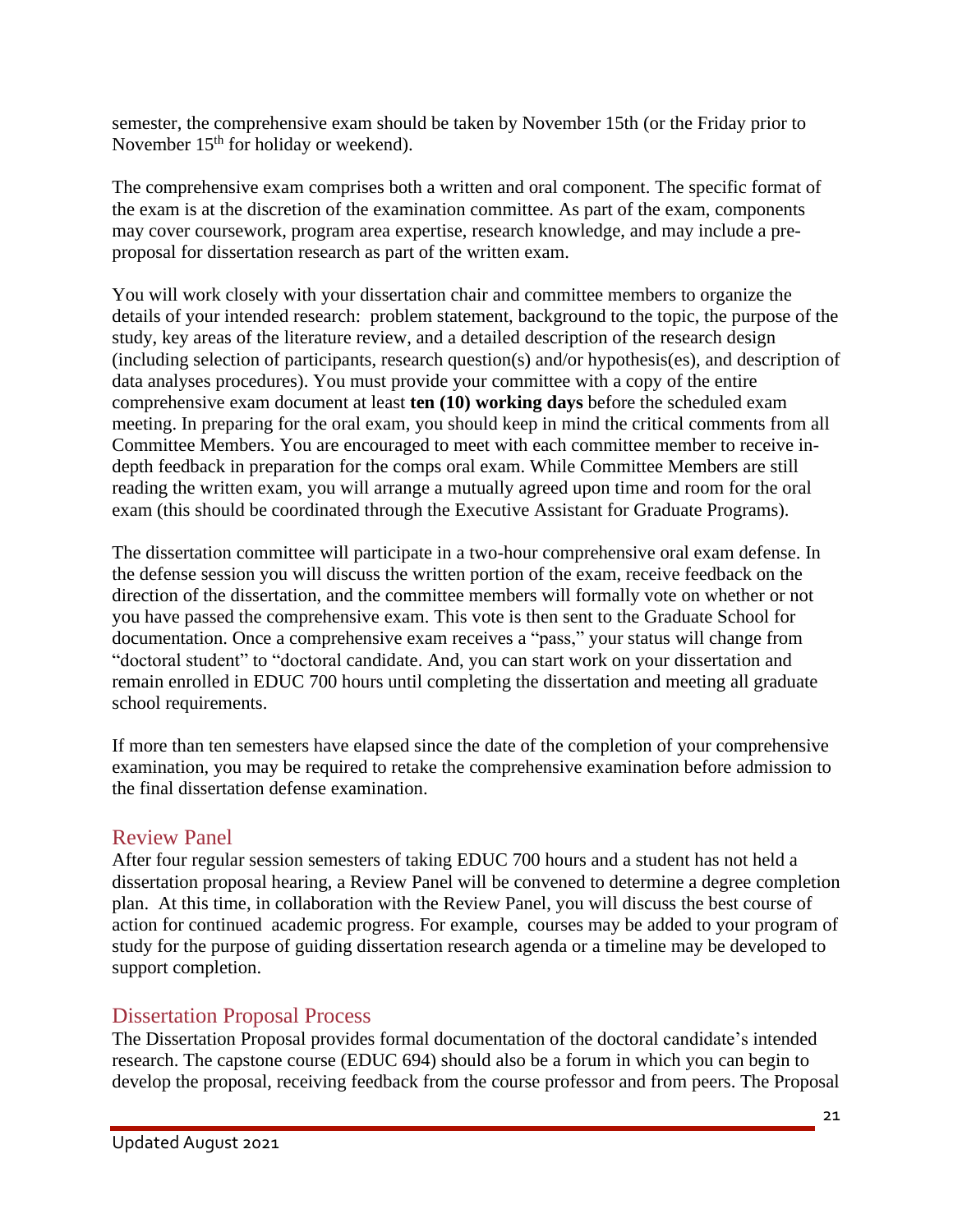is a blueprint, as well as the scaffolding, for the candidate's dissertation work. The proposal requires thorough, in-depth conceptualization. The candidate's prior and continuing extensive reading should clarify the conceptual directions in their field that are both of interest to the student and remain to be explored by new research. These conceptual directions in which the candidate is proposing to become expert are ideological (How do we value this knowledge?), epistemological (Who decides on which knowledge?), ontological (How does this knowledge affect me as a scholar in the making?) and axiological (What are value implications of this knowledge?).

Expertise from each of the Committee members should be sought as the candidate continues to read widely and deeply, to analyze and to critique research, theory and practice. The bibliography of works and articles the candidate has developed in courses and examination preparation will serve to frame the research, support its significance and ground its theoretical premises. At this time, the candidate should formulate ideas in writing and the questions or hypotheses to address or test in the proposed dissertation research.

The Proposal serves as a contract between the you and your Committee members. The Proposal defines your research goals and how you propose to conduct that research. The Proposal must be inherently flexible, for the research process is always evolving, yet, changes to the Proposal judged as major by the Chair with, at least, consultation by one additional Committee member, must be re-negotiated with your Committee. As you develop the proposal, the committee, in particular the Chair, remains involved for guidance.

The Proposal has three main parts. The first part introduces the concepts under study and outlines the question(s) and/or hypotheses to be pursued. This part communicates the purpose, rationale and significance of the study and provides all necessary background information and definitions. The second part is an extensive literature review that is clearly linked to the purpose of the study. You should be able to defend each of the citations for its significance in the proposed study, its inter-relationships and its particular and holistic impact on the research. The citations in the literature review, and all other works cited in the proposal, should be included in a bibliography at the end of the proposal. The third part of the proposal describes the research design to be used, which must be thoroughly understood within the original context of the proposed study.

#### **In addition, the Proposal must include:**

- 1. A title page;
- 2. A committee page;
- 3. An abstract; and
- 4. A table of contents

It is the responsibility of the Dissertation Committee Chair to work with the candidate until the proposal is ready to defend. The proposal document must conform to the most current APA style rules. You will not be allowed to schedule the dissertation proposal hearing until the dissertation chair certifies that the document is ready to be evaluated by the dissertation committee. In conjunction with the chair's approval, you will schedule an oral defense with the committee to propose the fully developed research study. The Chair may ask for input from other Committee members if it is necessary. Two to four weeks prior to the date of the defense – no fewer than **ten**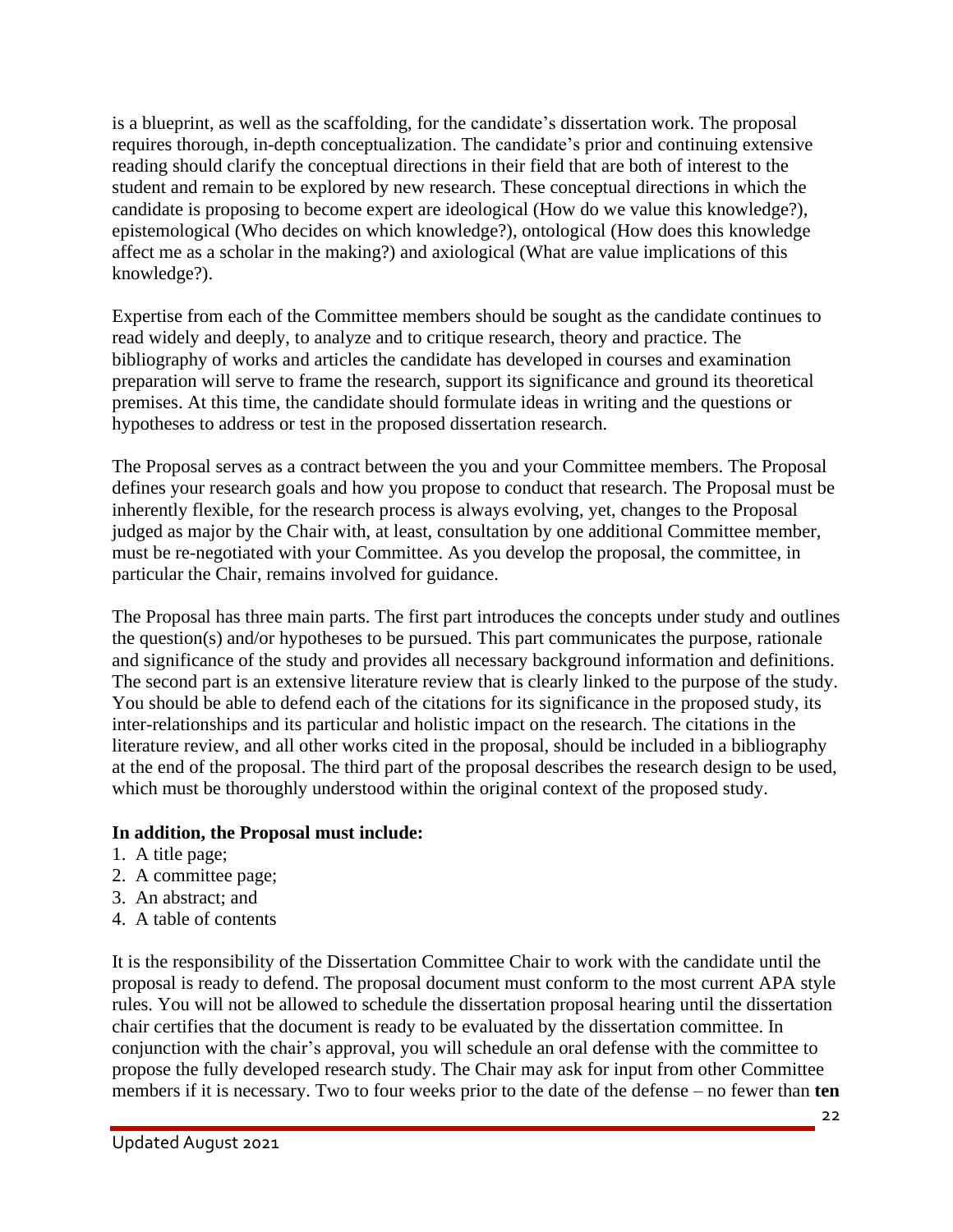**(10) working days** before the defense – the candidate must provide a final copy of the Proposal to each committee member. And, all recommendations agreed upon by the committee in the comprehensive exam must be addressed in the final proposal document and how each change was addressed.

Each Committee member is obligated to prepare for the Proposal Defense by reading the proposal and crafting questions that will help you refine the research analysis and theory under development. You will arrange a time and place for the Proposal Defense in collaboration with your chair and committee members.

At the Proposal Defense, you will make a brief presentation of the dissertation proposal. A discussion follows at which time the doctoral candidate and student chair take notes on comments made by Committee members and by the candidate. Many of these comments may be recommendations requiring revisions to the proposal. Candidates who have revisions to the proposal must make them before moving to the next step in the doctoral process. Candidates with minor revisions may show them to each member individually (with the approval of their Chair). Major revisions may require an additional Committee meeting once the revisions are completed. At the Proposal Hearing, the candidate will be informed if that additional meeting will be necessary.

At the end of the meeting, the committee votes on whether you are ready to begin the dissertation research and informs you of the next steps. If the proposal is accepted and approved, internal documentation will be submitted into your official file indicating you have completed this phase of your research planning. Next, you may submit a request to the NMSU Institutional Review Board (IRB) for research compliance for approval. For details on the IRB/Human Subjects application process and all relevant details see the Research Compliance Page [\(http://compliance.nmsu.edu/\)](http://compliance.nmsu.edu/). After the NMSU IRB approves the research, the student may then begin to work on the remaining dissertation chapters. While students may engage in pilot studies that help them formulate their proposed research design, the actual research may not begin until after the Proposal is officially approved by the Dissertation Committee and IRB approval is given.

### Dissertation Process

Completing a dissertation involves a commitment of time. The dissertation process requires perseverance, patience and the ability to negotiate. Negotiation as related to your dissertation requires the development of negotiation practices with research participants and/or research sites, as well as, with committee members. In the process of researching, analyzing and writing, your inquiry is negotiated and balanced with the dissertation chair and committee's views and expertise, leading to the successful defense of the dissertation. More information will be provided throughout the program and faculty members are available to answer specific questions. It is highly encouraged to review previously completed dissertations (available from the NMSU library) over the course of the program so that the dissertation format becomes familiar.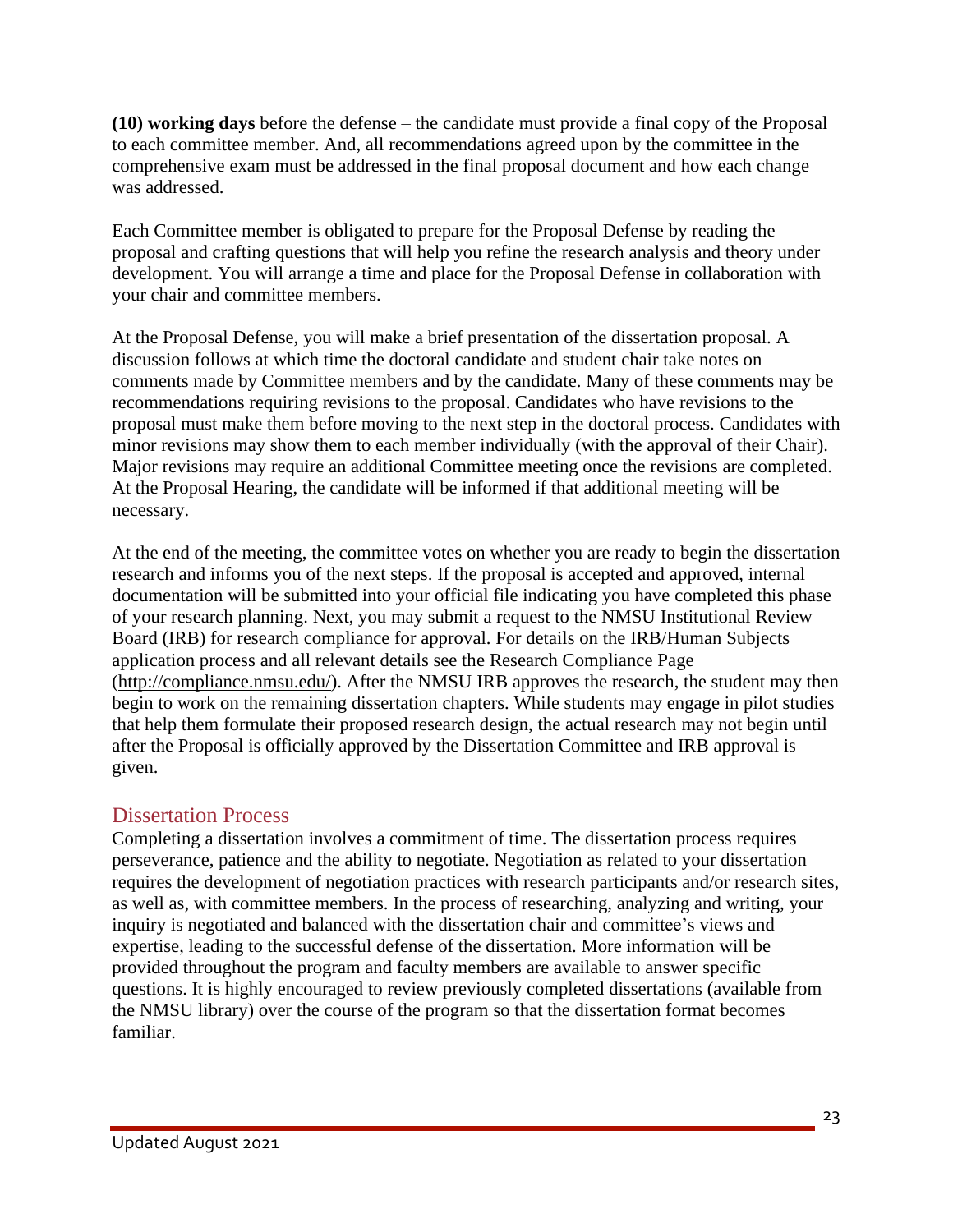Finally, it is understood that the dissertation study will be a work of original research and that the final bibliography will not only ground the present study, but also serve as points of departure for your future work, and for the work of other doctoral students following you. While the candidate is researching and writing the dissertation, Committee members should be critical of every aspect of the conduct of the study as delineated in the dissertation proposal.

The research and writing of the dissertation are merely an introduction to the importance of research in everyday life for doctoral candidates who will become academics and/or educational practitioners. Although the topic of the dissertation may become a life-long passion for you, the Doctoral Dissertation is only one step along the way to a research career. The dissertation should be thought of as part of the process of development into the world of inquiry, research interests and socially relevant research that can impact on an array of teaching and learning settings.

The dissertation is the last step before earning a doctoral degree. While working on the dissertation, the student is enrolled for dissertation credits (EDUC 700 hours). To complete the doctoral degree, students must successfully complete a minimum of 18 credits of EDUC 700 Doctoral Dissertation. It is common for students to take more than these minimum hours to complete the dissertation. EDUC 700 allows students to work with their dissertation chair on a one-on-one basis. Each chair will have different guidelines and procedures for students to follow. What a chair tells one student does not apply to other students with different chairs. Each chair determines how to assess the progress students are making on their dissertation work. Students who are making progress will receive a grade of "PR" (making progress), whereas lack of progress is designated with a "U" (unsatisfactory) grade. Students who receive three semesters of "U" grades may be dropped from the program at the request of the chair.

Committee members should be kept informed of your progress at key points scheduled by you (and as approved by your Chair). A more harmonious dissertation process occurs when all Committee members are consistently kept informed of the research and writing process so that the doctoral candidate can consider all comments and thoughtfully respond to them. You are responsible for managing much of the dissertation process while articulating the developing knowledge and new ways of thinking that stem from the dissertation process. Similarly, Committee members should know when their comments and suggestions may actually be of hindrance rather than of assistance and should act accordingly.

The semester you anticipate graduating you must apply for graduation at the Graduate School and the entire draft of the dissertation must be given to the chair and committee members. Each semester's deadlines are published on the Graduate School website [\[https://gradschool.nmsu.edu/CurrentStudents/GraduateSchoolCalendar.html\]](https://gradschool.nmsu.edu/Current%20Students/Graduate%20School%20Calendar.html).

### Dissertation Defense

The last step in the doctoral degree process is the defense of the dissertation. Although each Committee member will attend the dissertation defense with questions for the candidate, any major concerns should have been addressed before the scheduled oral defense. As with the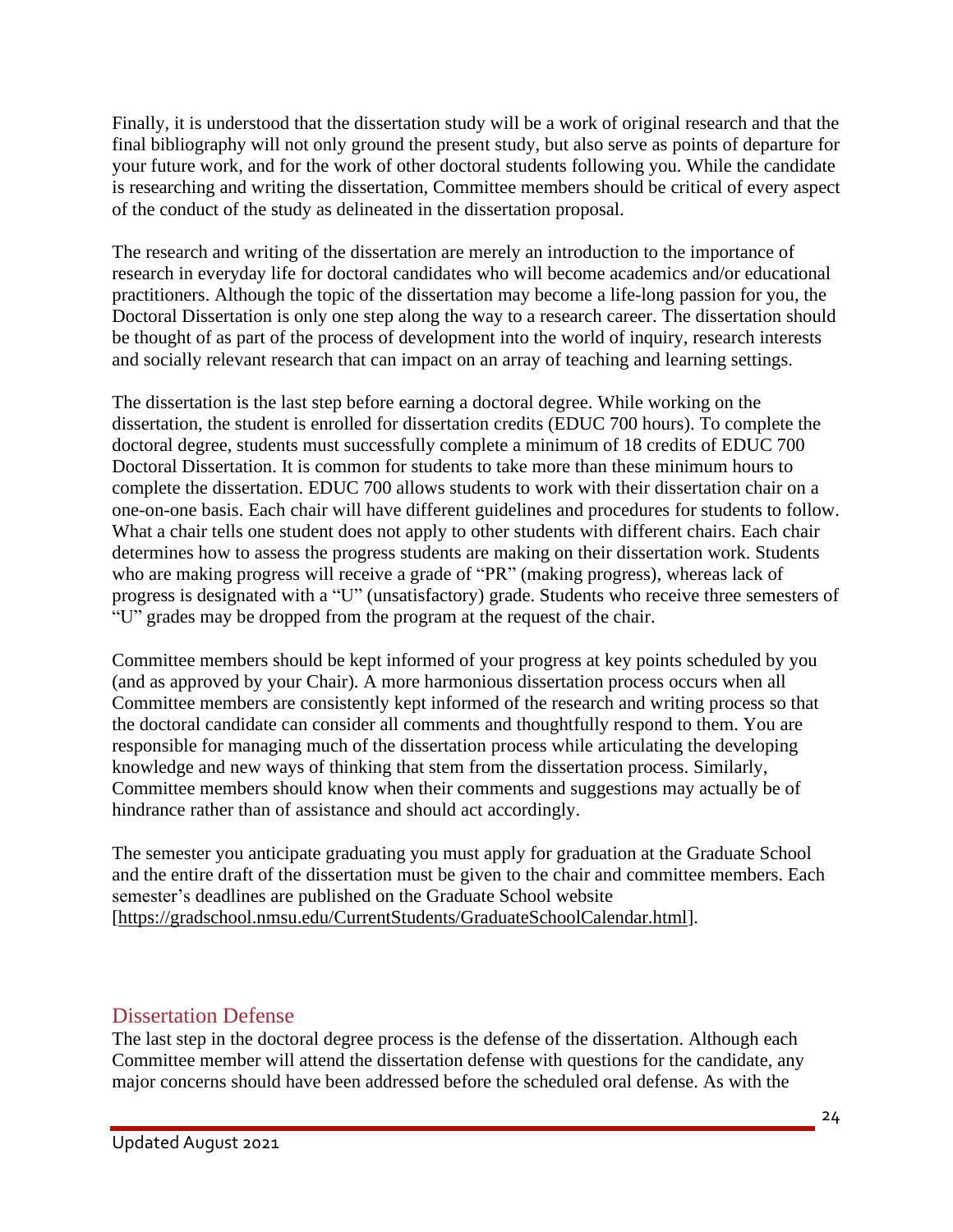proposal, the candidate provides final copies of the Dissertation to each committee member preferably four (4) weeks prior to the date of the defense and no fewer **ten (10) working days** prior. In consultation you will know when to plan your defense of the dissertation. After approval to proceed with the defense has been given, you will confer with the Administrative Assistant for Graduate Programs to assist with required NMSU Graduate School paperwork. Faculty and students at large are encouraged to attend the Final Dissertation Defense when invited. The date and location are to be posted publicly and shared with the Administrative Assistant for Graduate Programs for further distribution.

On the day of the dissertation defense, the Committee members meet with the candidate who presents the results of the dissertation. Next, during the defense portion of the exam, each committee member has the opportunity to ask questions of the candidate that relate to the dissertation. This discussion is, in fact, a hermeneutic celebration with interested colleagues. At the end of the meeting, the committee will vote on whether you have successfully completed this final exam and can now be called "Doctor." This vote is submitted to the Graduate School for documentation.

After a successful defense, recommendations are often made regarding the clarity of the dissertation and the final draft of the dissertation submitted to the Graduate School must address these changes. After approval from the Chair, the candidate follows the guidelines provided by the NMSU Graduate School to complete publication of the dissertation.

[\[https://gradschool.nmsu.edu/doctoral-dissertation-students/\]](https://gradschool.nmsu.edu/doctoral-dissertation-students/). In a timely manner, in accordance with the NMSU Graduate School calendar, the candidate submits a final copy of the Dissertation to the Graduate School.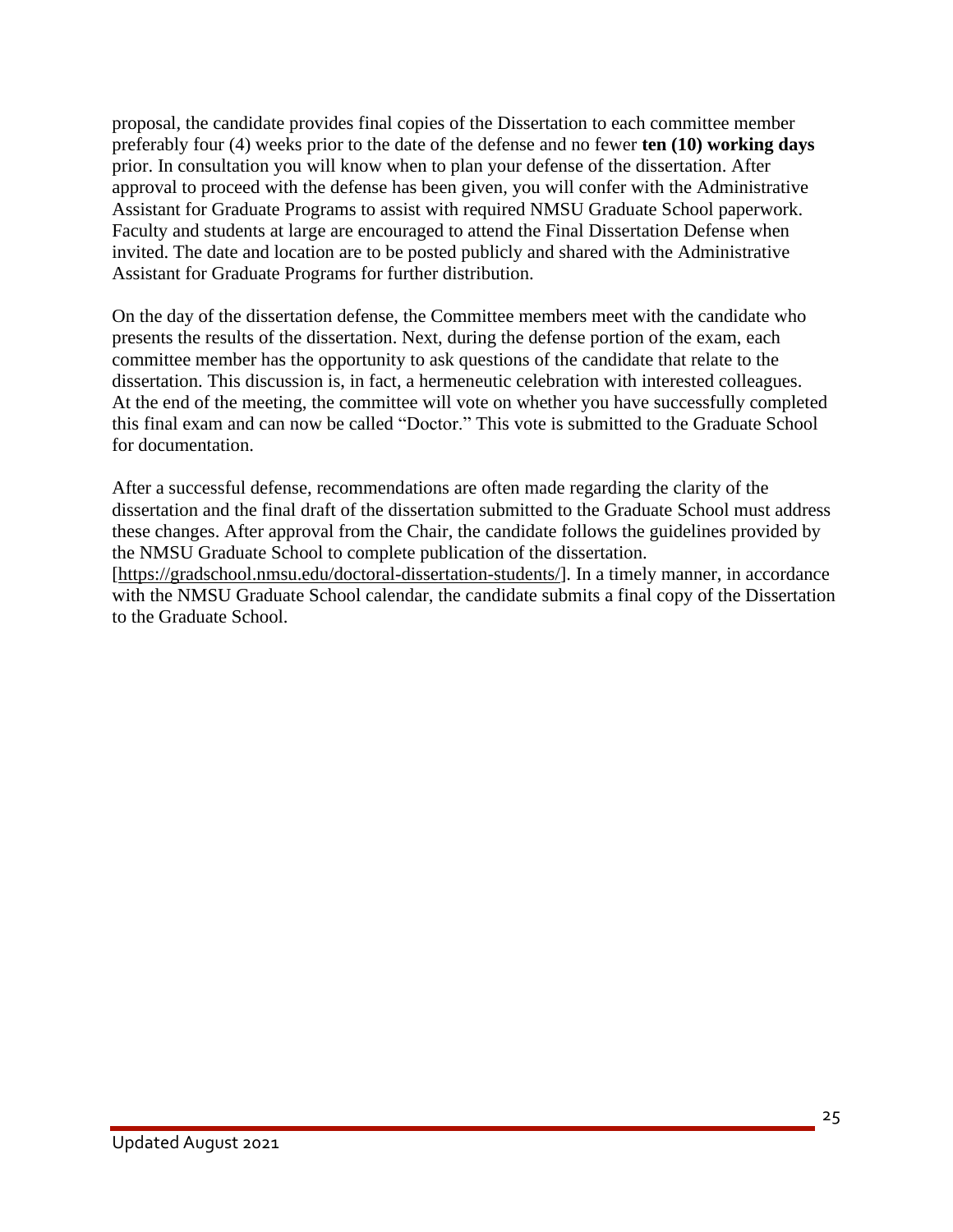# NMSU Graduate Student Resources

### Student Success Programs

#### **American Indian Program** (575) 646-4207 **American Indian Student Center 3015 Andrew Wall Place Las Cruces, NM 88003-8001**

The American Indian Program (AIP) offers services that help American Indian students succeed and achieve their post-secondary goals. We are committed to supporting students on both a personal and an academic level. The AIP nurtures student success by connecting students to oncampus resources and support services, which help students acclimate to NMSU's diverse campus. The AIP provides students with guidance and academic advising, scholarship opportunities, employer recruiting visits, computer and social outlets, library resources, and referral to other campus resources designed to promote student success. [https://aip.nmsu.edu/aip](https://aip.nmsu.edu/aip-contact-info/)[contact-info/](https://aip.nmsu.edu/aip-contact-info/)

[ASNMSU](http://asnmsu.nmsu.edu/) (575) 646-4415 2nd Floor Corbett Center

The Associated Students of New Mexico State University (ASNMSU) was established as the student government in 1910 with, the purpose of serving the students of New Mexico State University. **<http://asnmsu.nmsu.edu/>**

**Black Programs** (575) 646-4208 **Garcia Center, Room 135**

The mission of Black Programs, is to unite students of African-American, Caribbean and African descent by increasing the awareness and appreciation of Black history through educational, cultural, social and academic programs. Our mission includes maintaining a vital support network to help students explore their chosen academic fields and succeed in completing their degree program. Black Programs gives the students the support and connections needed to help realize the full potential of each individual. We also deeply encourage students from all backgrounds to participate in our events and student organizations. It is very important for everyone, no matter what their racial/ethnic, religious background, or sexual preference to know they are welcome here and this is a safe place for them to study and have fun. [http://blackprograms.nmsu.edu](http://blackprograms.nmsu.edu/)

Campus [Activities](http://campusactivities.nmsu.edu/index.php) (575) 646-3200 Corbett Center, Room 235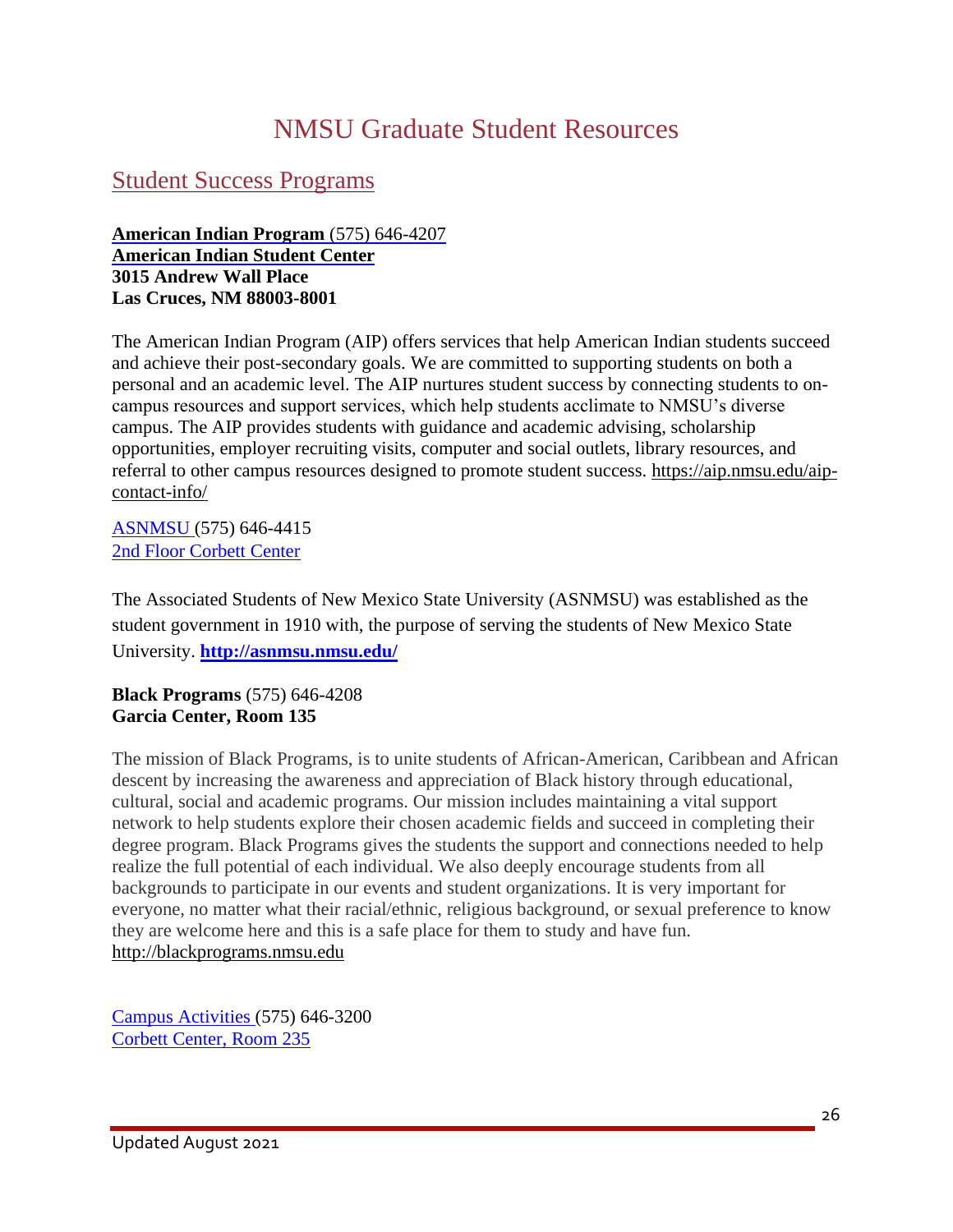Campus Activities offers out of the classroom involvement - an essential complement to the student's academics. Leadership and personal growth opportunities are offered through student organizations, activity programming, Greek Life, and National Student Exchange and Union Program Council. **<http://campusactivities.nmsu.edu/index.php> Chicano Programs** (575) 646-4206 **Garcia Center, Room 128**

Chicano Programs supports students of ALL ethnic/racial backgrounds. However, for the purposes of our work, the word "Chicano" in the name of our office, is intended to also include students who identify as Hispanic, Mexican-American, Latino, Puerto Rican, U.S. Cuban, etc. The program specializes in supporting first-generation/low income college students in navigating the university environment. Chicano Programs at NMSU is a support service that promotes and empowers all student success through education, advocacy and development of cultural literacy. [https://chicano.nmsu.edu](https://chicano.nmsu.edu/)

### [Graduate](http://catalog.nmsu.edu/graduate/) Catalog

Find out important academic information specifically for graduate students. The catalog should be kept throughout coursework work at NMSU. It contains detailed information about degree requirements and course descriptions. **<http://catalog.nmsu.edu/graduate/>**

### Graduate School Assistantships

TPAL has a limited number of Graduate Assistantships available for our students. The assistantship can be awarded up to 20 hours a week per semester. To qualify, students must be enrolled full-time (9 credit hours), not be otherwise employed, and be in academic good standing. To apply for a Graduate Assistantship, please contact Alma Meza in the TPAL office.

#### **LGBT + Programs** (575) 646-7031 **Corbett Center, Room 204A**

LGBT+ Programs is committed to the wellness and success of all students, faculty, and staff in their expression of gender and sexuality at NMSU. LGBT+ Programs provides advocacy, resources, education, and programming to the college community. We welcome all students to utilize our facility, which includes a computer lab, LGBT+ themed library, and lounge. LGBT+ Programs exists to meet the needs of our LGBT+ students and to welcome and encourage the expression and success of all NMSU students. We strive to help the campus community develop policies and strategies to meet the needs of our diverse students, faculty, and staff. Our mission is to promote inclusion and diversity at NMSU. https://lgbt.nmsu.edu Student [Organizations](http://upc.nmsu.edu/charter/list.php?select=all)

You can find a list of various student organizations at NMSU. They are classified by the type of organization they are. Of particular interest is the Graduate Student Council, which is the student organization that represents graduate student issues in various NMSU administration committees.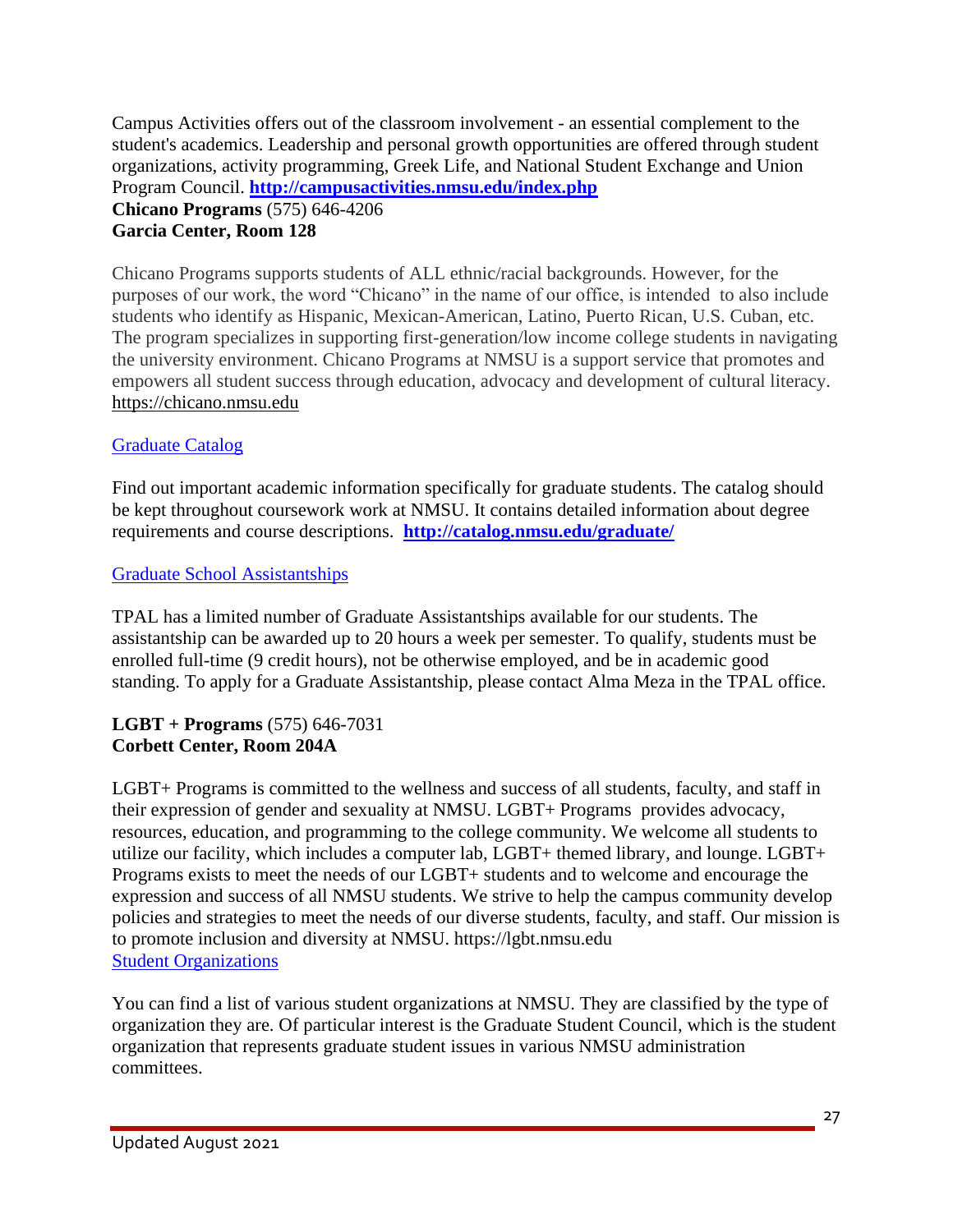**<http://upc.nmsu.edu/charter/list.php?select=all>**

[Student](http://www.nmsu.edu/General/Maps/buildings/corbett.html) Union (575) 646-4411 Corbett Center Student Union

The student union is home to various food facilities, post office, student government, game room, computer lab, study areas, ATMs, meeting room space and administrative offices. **<http://www.nmsu.edu/General/Maps/buildings/corbett.html>**

[Writing](http://www.nmsu.edu/~english/resources/writingcenter/) Center (575) 646-5297 Clara Belle Williams Hall, Room 102

The Writing Center provides one-on-one writing consultation, feedback and brainstorming assistance on any writing assignment for all undergraduate and graduate students.

**http://www.nmsu.edu/~english/resources/writingcenter/**

Computer & Technical Services Accounts and [Passwords](http://ict.nmsu.edu/eaccounts.html) (575) 646-1840

Access to a variety of NMSU online services are based on usernames and passwords. NMSU students can activate the new credential by going to http://my.nmsu.edu and clicking on the "Register Now" button.

**<http://ict.nmsu.edu/eaccounts.html>**

ICT [Customer](http://ict.nmsu.edu/csc/index.html) Service and Helpdesk (575) 646-1840 ICT Building (Across from O'Donnell Hall, behind the New Science Hall) Room 140

ICT Customer Service provides assistance for NMSU's voice, video, data, network and Information Technology needs at NMSU. The ICT Helpdesk in Room 140 also provides walk-in support for many common software and desktop computer issues. **<http://ict.nmsu.edu/csc/index.html>**

Student [Technology](http://studenttech.nmsu.edu/)

The Student Technology site is your one-stop source for information and instruction about technology at NMSU. The site can be used as a reference for computing-related questions. **<http://studenttech.nmsu.edu/>**

Student Information [Management](http://sim.nmsu.edu/) (575) 646-PETE (7383) Educational Services Building

Student Information Management (Pete's one-stop-shop) works in partnership with the Division of Student Success and the NMSU community to provide functional, technical, and business intelligence support services for student administrative and reporting systems. Contact by email is available also: onestop@nmsu.edu or **<http://sim.nmsu.edu/>**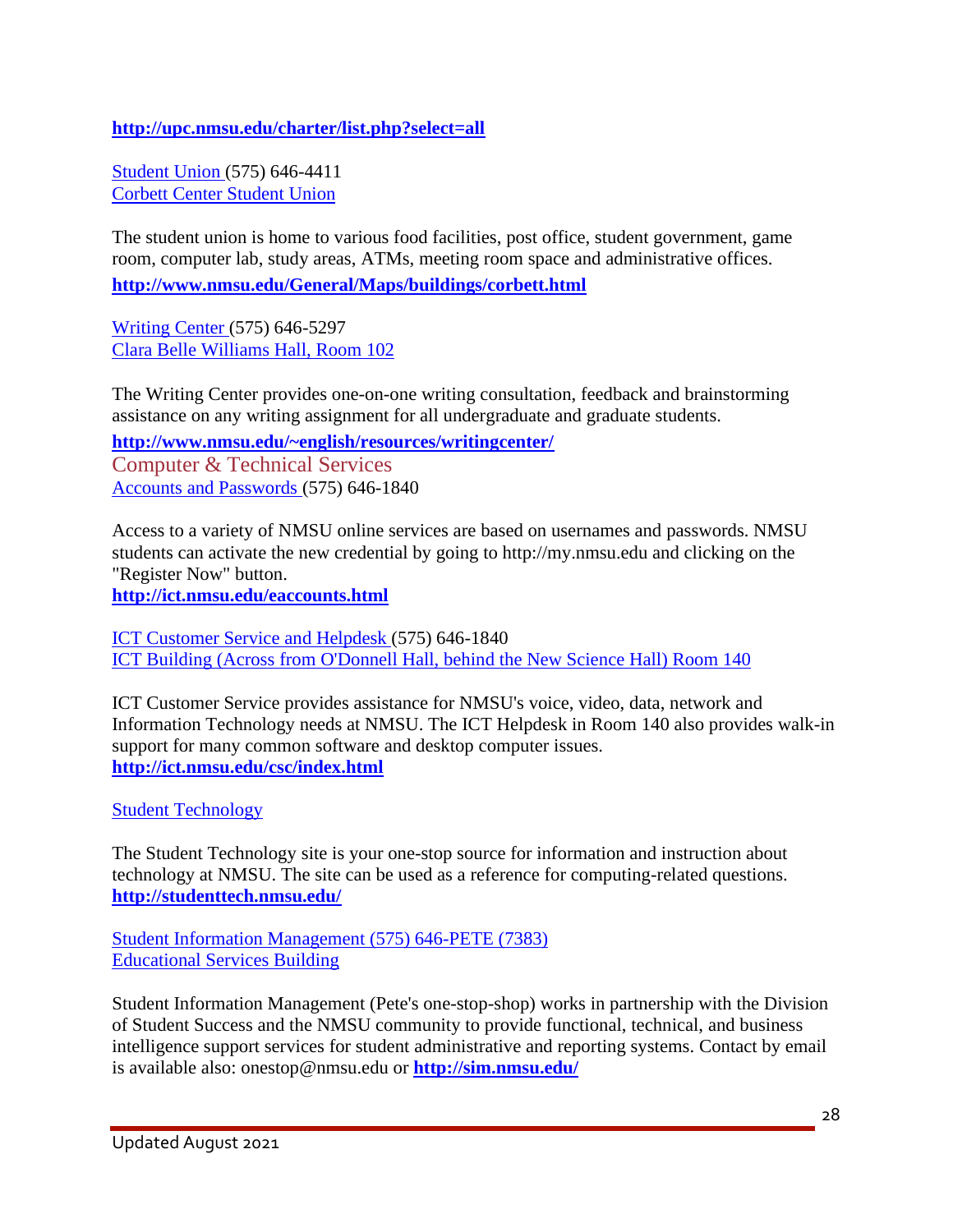## NMSU General Student Resources

Barnes and Noble [bookstore](http://www.nmsubookstore.com/) (575) 646-4431 1400 East University

The NMSU Bookstore is one source for all course materials, official NMSU apparel and computer products at special discounted student prices.

**<http://www.nmsubookstore.com/>**

#### [Canvas](http://learn.nmsu.edu/)

Canvas is a web-based, interactive, e-learning management system used by NMSU. It allows for instructors to use the Internet to deliver a course and allows for distance education students to continue in their education without being physically on the NMSU campus. **[http://learn.nmsu.edu](http://learn.nmsu.edu/)**

#### Course [Schedules](http://www.nmsu.edu/course/)

The University's course schedule is posted on the NMSU website every semester and contains important information about classes, registration, tuition, and fees.

**<http://www.nmsu.edu/course/>**

ID Card [Services](http://www.nmsu.edu/~idsvs/) (575) 646-4835 First Floor Corbett Center Room 137

All regularly enrolled students and Faculty/Staff are required to have an NMSU identification (ID) card. Students must present a valid ID card to university units and/or personnel to verify eligibility to access campus facilities, services, and privileges. Student ID cards also works as library cards. **<http://www.nmsu.edu/~idsvs/>**

#### [myNMSU](http://my.nmsu.edu/)

myNMSU is a one stop site where students check nmsu.edu emails, register for classes, check on student employment, view their grade history and check on the status of their financial aid. **[http://my.nmsu.edu](http://my.nmsu.edu/)**

NMSU [Academic](http://www.nmsu.edu/General/academic_calendar.html) Calendar

The calendar provides a list of important dates for all students, faculty, and staff of NMSU. **[http://www.nmsu.edu/General/academic\\_calendar.html](http://www.nmsu.edu/General/academic_calendar.html)**

NMSU Student [Handbook](http://deanofstudents.nmsu.edu/student-handbook/)

In the Handbook, you can find various student policies concerning academic and non-academic misconduct, discipline guidelines as well as guidelines for the appeal process. **<http://deanofstudents.nmsu.edu/student-handbook/>**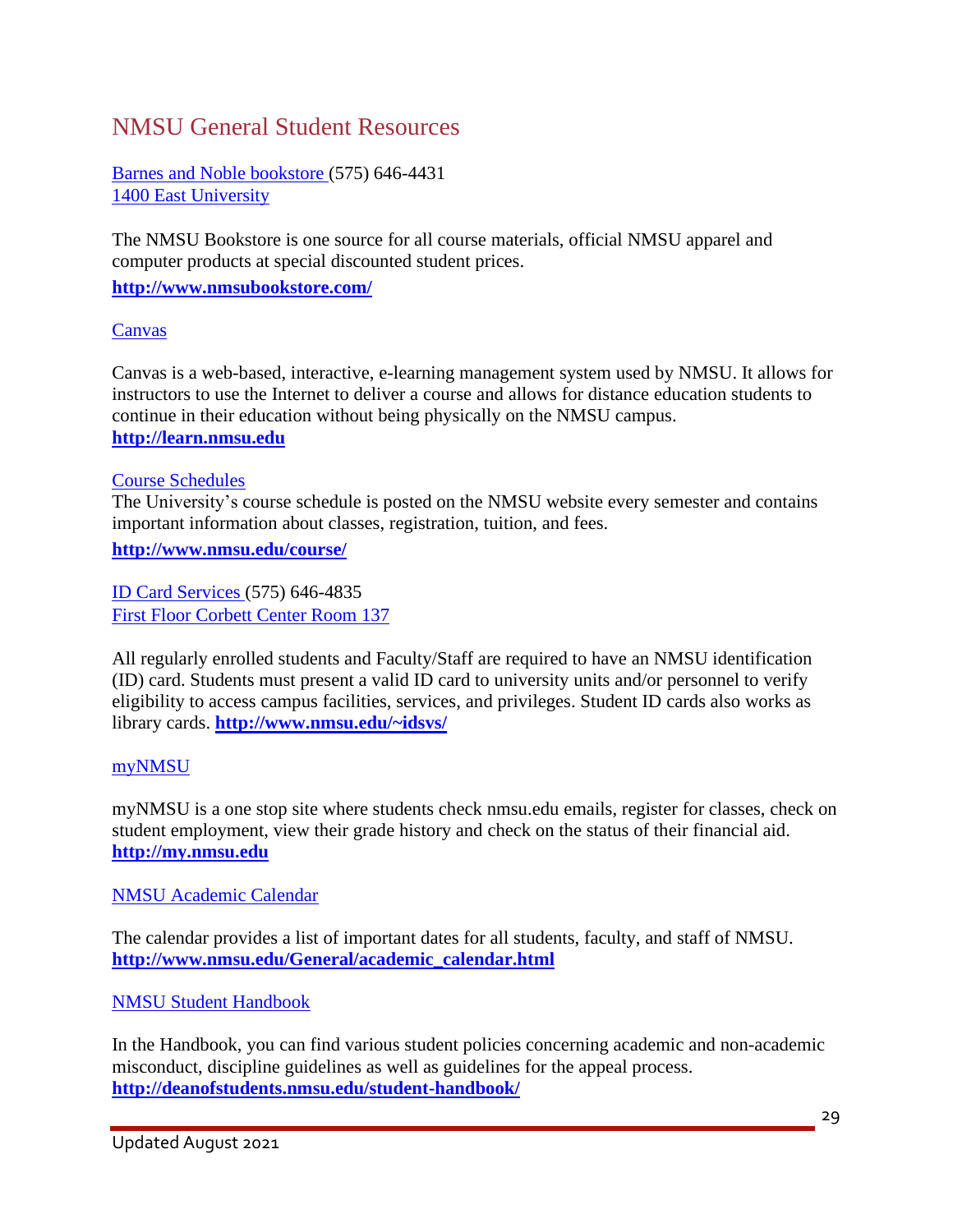Office of the [Registrar](http://www.nmsu.edu/~registra/index.html) (575) 646-3411 Educational Services Building

The Office of the Registrar handles all admissions for NMSU. One can apply for a degree through the office, as well as order duplicate diplomas or request transcripts. **<http://www.nmsu.edu/~registra/index.html>**

Office of the Registrar, Educational Services Building

Official transcripts and academic records can be requested through the NMSU Registrar's Office. Student enrollment status is continually updated and unofficial transcripts and academic records are maintained for all past or present students. **<http://www.nmsu.edu/~registra/transcripts/>** Financial Support

Financial Aid and [Scholarships](http://fa.nmsu.edu/) (575) 646-4105 Educational Services Building

The Financial Aid Office provides assistance and information on scholarships, grants, student loans, and work-study employment. **<http://fa.nmsu.edu/>**

University Accounts [Receivable](http://www.nmsu.edu/~uar/) (575) 646-4911 Educational Services Building

University Accounts Receivable handles student tuition and fee billing and receivables. **<http://www.nmsu.edu/~uar/>**

Campus Services

Campus [Tutoring](http://ssc.nmsu.edu/zuhl/tutoring) Services (575) 646-6050 or (575) 646-1342 Student Success Center - Zuhl Library, 2nd Level

Campus Tutoring Services provides afternoon, evening, and weekend tutoring to NMSU students at no charge. Online tutoring is also available. Appointments are not required. For specific information about subjects, hours, & locations, visit the website. **<http://ssc.nmsu.edu/zuhl/tutoring>**

Career [Services](http://careerservices.nmsu.edu/) (575) 646-1631 Garcia Annex, Room 224

Career Services offers career fairs, career advising, on-campus recruiting, practice interview sessions, resume reviews, and workshops. All students are eligible to use services. **<http://careerservices.nmsu.edu/>**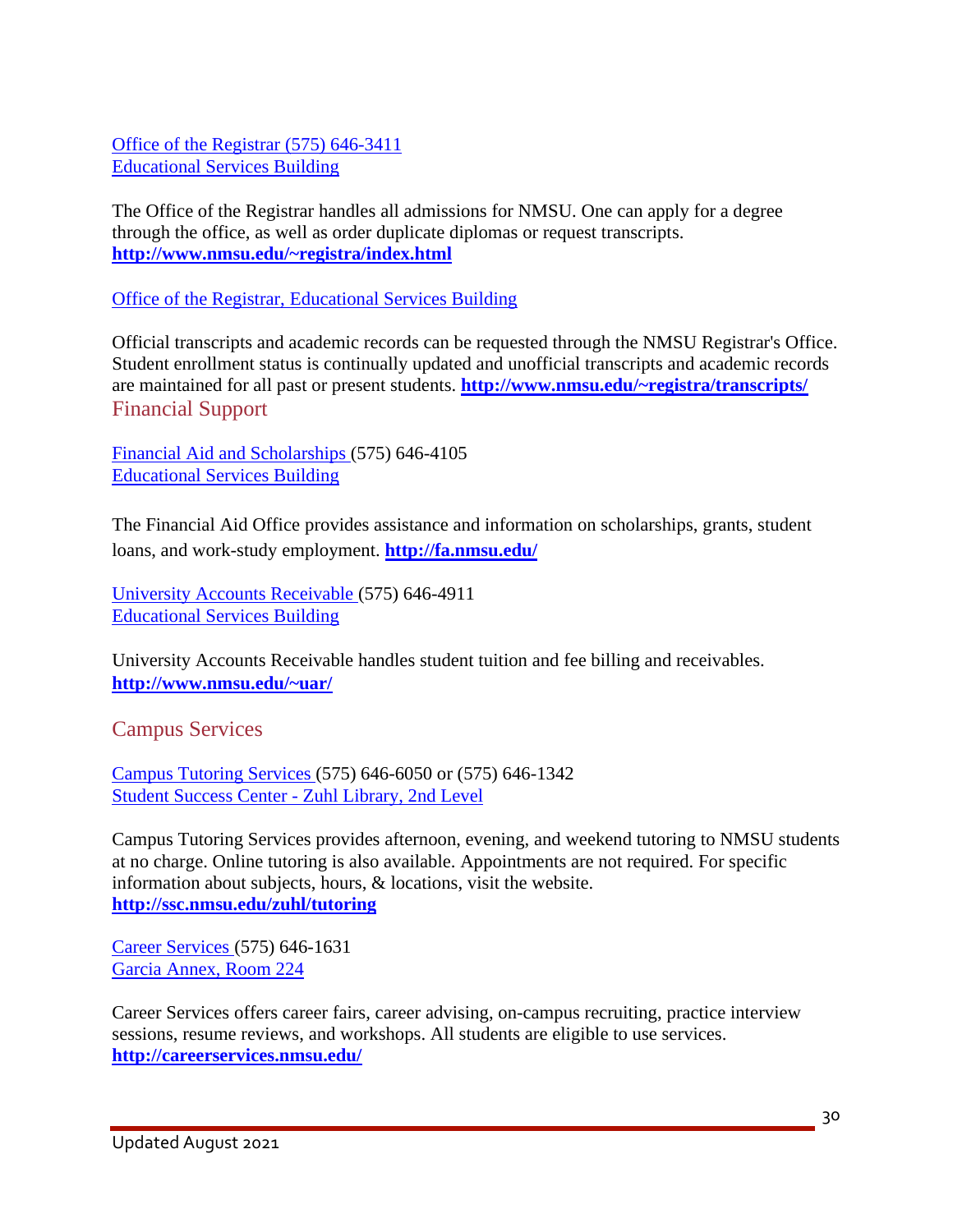[Counseling](http://www.nmsu.edu/~counsel/cc/index.html) Center (575) 646-2731 Garcia Annex, Room 100

The Counseling Center provides individual and group counseling services for students at no charge. Counseling is available for issues such as stress, eating disorders, incest, gender, and family concerns. Crisis assistance is offered on a walk-in basis. All main campus students are eligible to use services. **<http://www.nmsu.edu/~counsel/cc/index.html>** Military and Veterans Affairs (575) 646-4524 **Corbett Center, Room 244**

New Mexico State University (NMSU) is a military and veteran friendly university, striving to provide the best possible service to our current and former service members as they pursue their educational goals. Military and Veterans Programs (MVP) promotes lifelong learning and professional development for military, veterans, and their families by offering several benefits for military and veteran students. [https://mvp.nmsu.edu](https://mvp.nmsu.edu/)

Student [Accessibility](http://www.nmsu.edu/~ssd/) Services (575) 646-6840 Corbett Center, Room 244

Services for Students with Disabilities is committed to providing reasonable accommodations for qualified students in accordance with state and federal laws. SAS offers a variety of services to students with documented physical, learning, or psychological disabilities. Students must bring in documentation supporting the needed accommodation, fill out our Student Information Form, and meet with the SSD Coordinator before accommodations can be made.

**<http://www.nmsu.edu/~ssd/>** Health & Wellness

[Aggie](http://wellness.nmsu.edu/aggiefit/) Fit (575) 646-2907

The program offers access to both the Activity Center & Natatorium and group fitness classes and participation in intramurals. **<http://wellness.nmsu.edu/aggiefit/>**

[Aquatic](http://recsport.nmsu.edu/aquatics/) Center (575) 646-3518 Aquatic Center, on Stewart Street between Locust and Williams Ave.

The Aquatic Center is NMSU's aquatic resource center. It provides the venue for intercollegiate sports, intermural sports and recreational swimming. **<http://recsport.nmsu.edu/aquatics/>**

[Campus](http://wellness.nmsu.edu/shc/) Health Center (575) 646-1512 Corner of Breland and Stewart streets

The Campus Health Center offers outpatient primary healthcare by a staff of physicians, nurse practitioners, and other healthcare professionals. Full and part-time NMSU undergraduate and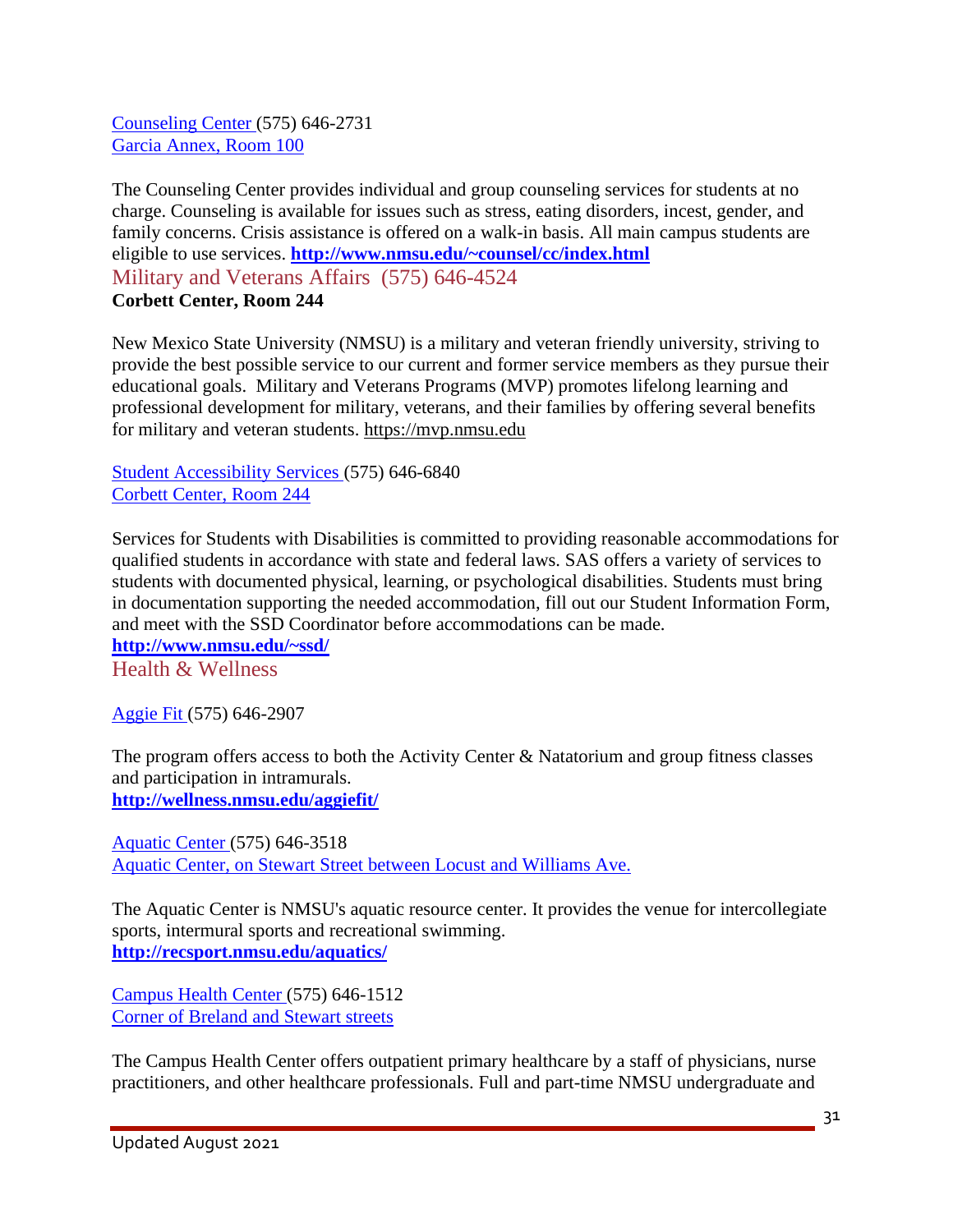graduate students with valid NMSU ID and verification of enrollment are eligible for services. Fees are charged for Lab, X-ray, or Pharmacy services, as well as for any medical supplies. Insurance claim filing assistance is offered with proof of insurance and receipts. Students may obtain additional information on supplemental health insurance through the SHC Insurance Office. **<http://wellness.nmsu.edu/shc/>**

Recreational [Sports/Activity](http://www.nmsu.edu/~recsport/) Center (575) 646-2907

Open recreation and weight room facilities are available to students with a full-time ID or paid activity pass. Intramurals, outdoor recreation, and Fitness/Wellness programming are available. Published open recreation and weight room hours are available at the center. **<http://www.nmsu.edu/~recsport/>** Library Services

NMSU [Libraries](http://lib.nmsu.edu/index.shtml) (575) 646-2932

NMSU Libraries offer over 1 million volumes in 2 locations on campus: Zuhl Library and Branson Hall Library. Any permanent New Mexico resident can check out a total of 5 books at any one time from the NMSU Libraries. **<http://lib.nmsu.edu/index.shtml>**

Zuhl [Library](http://lib.nmsu.edu/depts/accserv/copycenter.shtml) Copy Center (575) 646-6910 Zuhl Library, 1st floor

The NMSU Zuhl Copy Center provides a fast, cost-effective and high-quality document duplicating and finishing service to the University community. **<http://lib.nmsu.edu/depts/accserv/copycenter.shtml>**

Parking & Transportation [Crimson](http://asnmsu.nmsu.edu/aggie-transportation/crimson-cab/) Cab (575) 524-TAXI (8294)

Crimson Cab provides a FREE cab ride with a valid NMSU ID. Call 575.524.TAXI 7 days a week from 9 pm to 5 am. Don't drink and drive.

**<http://asnmsu.nmsu.edu/aggie-transportation/crimson-cab/>**

Parking [Department](http://www.nmsuparking.com/) (575) 646-1839 725 College Drive (at the northeast corner of College Dr. & Union Ave.)

The NMSU Parking Department is responsible for administering the parking program for NMSU. This includes issuing parking permits, enforcing parking regulations, and maintenance and development of parking lots. The free lots are indicated by a brown color on the official parking map. Permits are not required to park in free lots. Visitors may use metered spaces, obtain a free weekly visitor parking permit from the Parking Department, or obtain a free daily epermit on-line at http://www.campusvisitor.com.